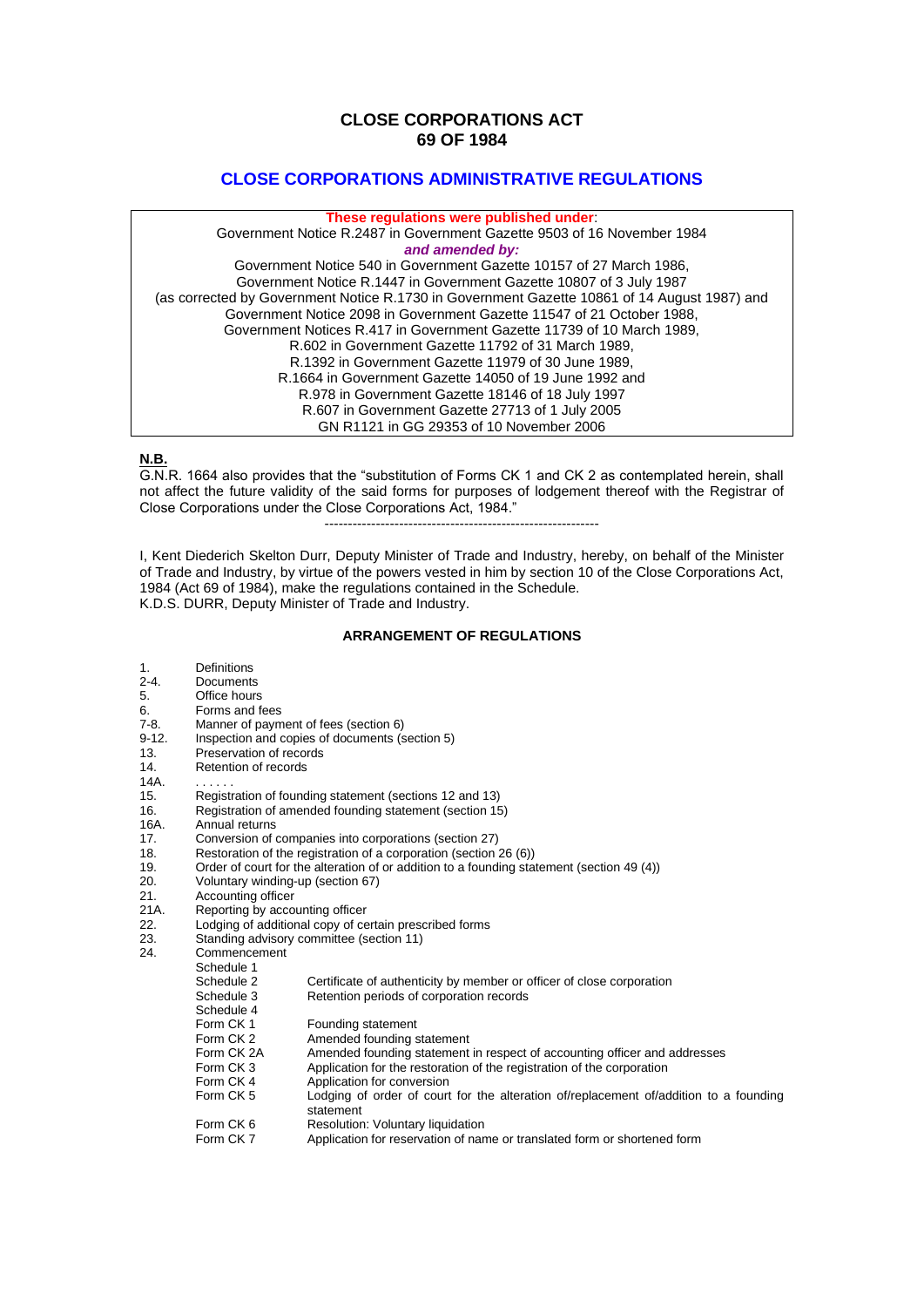#### **SCHEDULE**

#### **1. Definitions.**

In these regulations, unless the context otherwise indicates—

**"access code"** means the unique identification particulars, whether alphanumeric, biometric or otherwise, enabling the CIPRO system to identify a person;

**"Act"** means the Close Corporations Act, 1984 (Act 69 of 1984);

**"CIPRO"** means the Companies and Intellectual Property Registration Office that constitutes a combined administrative office for the various registration offices established or deemed to be established under the Act, the Companies Act, 1973 (Act 61 of 1973), the Trademarks Act, 1993 (Act 194 of 1993), the Designs Act, 1993 (Act 195 of 1993), and the Patents Act, 1978 (Act 57 of 1978);

**"CIPRO customer"** means any person making use of electronic services and includes any person who has been allowed by the Registrar to use electronic services, who is legally entitled to act on behalf of a corporation and who has thus been allowed to use or provide electronic services or to act as an intermediary in respect of electronic services;

**"CIPRO portal"** means the Internet website or other electronic portal forming part of the CIPRO system;

**"CIPRO record retention system"** means the system used by CIPRO to store records for subsequent access, whether in paper, microfilm, electronic or other form;

**"CIPRO system"** means the computer system, including the CIPRO portal, through which CIPRO provides electronic services, irrespective of the medium or form of technology underlying or forming part of such services;

**"electronic services"** means the services provided or made available by CIPRO through the CIPRO system in terms of regulation 1A;

**"forms"** means the prescribed forms contemplated in Schedule 4;

**"inspect"** includes obtaining access to a record via the CIPRO system;

**"lodge"** includes the creation of a record on the CIPRO system;

**"operational requirements"** means the requirements provided for in regulation 1A(2);and

**"record"** in relation to a close corporation, includes a document and vice versa, accounting records, books and papers as contemplated in section 56 of the Act.

#### **1A. ELECTRONIC SERVICES**

- (1) The Registrar may direct by notice in the Gazette that any requirement under the Act or these regulations, including requirements in respect of information, records and payment, may or must be satisfied in electronic form, subject to the provisions of the operational requirements.
- (2) The Registrar must publish operational requirements on the CIPRO portal setting out the requirements, processes and procedures in respect of all or certain electronic services, including -
	- (a) registration procedures;
	- (b) identification, authentication and verification;
	- (c) form and format of records;
	- (d) manner and form of payment;
	- (d) information security requirements; and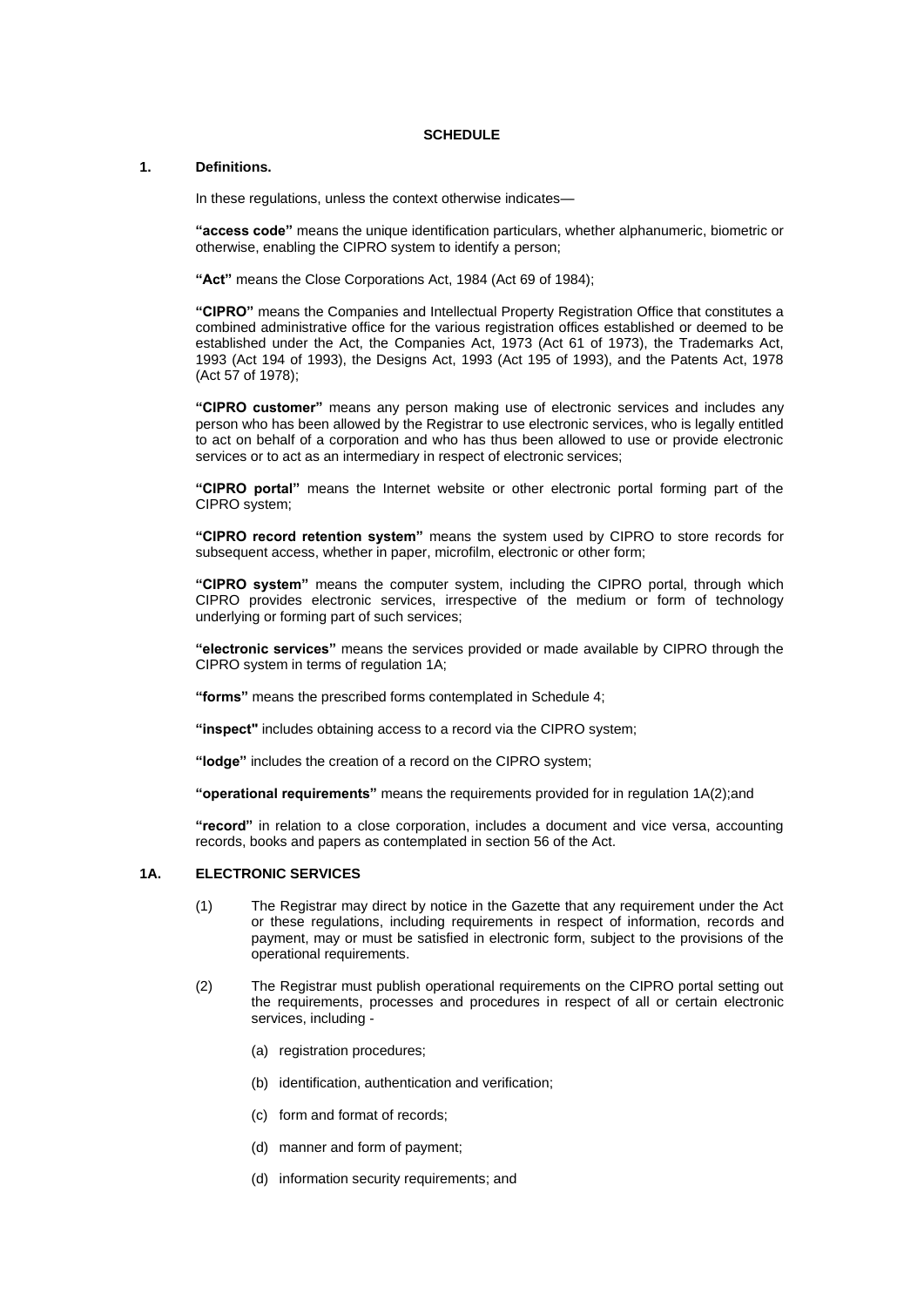- (e) record retention requirements.
- (3) The operational requirements may be published in different forms over different parts of the CIPRO portal.
- (4) Unless another form of electronic signature is specified in the operating requirements, any signature requirement under the Act or these regulations in respect of a record to be accessed from or lodged with CIPRO is satisfied by the CIPRO customer entering his access code on the CIPRO system and any record lodged after the CIPRO customer having entered the access code shall be deemed to have been duly signed by the person whose signature is required under the Act or these regulations for purposes of such record.
- (5) Where any form under the Act or regulations makes provision for a signature and such form is deemed to be signed as provided for in sub-regulation (4), it shall not be necessary to have recorded on such form that it had been signed.
- (6) Unless CIPRO receives prior written notification from the holder of an access code to disable such access code, CIPRO shall be entitled to accept that the person using electronic services is the person to whom the access code was issued or such person's duly authorized representative acting within the scope of such person's authority.
- (7) CIPRO may suspend or terminate electronic services at any time without incurring any liability for doing so: Provided that proper notice of such suspension or termination shall be given and that such suspension or termination will not affect existing rights of any person who has been using such electronic services.

#### **2. Documents.**

- (1) All documents lodged with the Registration Office shall, unless the Registrar otherwise directs, be written in block capitals or be typewritten, lithographed or printed in legible characters, with deep permanent black ink on one side only of strong white paper approximately 298 millimeters by 207 millimeters in size (international paper size A4): Provided that the requirements of this regulation are met if documents have been lodged in accordance with the operational requirements and proof of payment of the prescribed fee (if any), has been provided.
- (2) Documents or copies of documents to be transmitted or returned to any corporation or person may, unless the Registrar otherwise directs in any particular case, be copies of .<br>originals.
- (3) The Registrar may reject any document which in his opinion is unsuitable for record keeping purposes or which does not satisfy the operational requirements.
- (4) All documents to be lodged with the Registration Office shall be in one of the official languages of the Republic.
- (5) A copy of any document in the Registration Office reproduced from the CIPRO record retention system, purporting to be certified by the Registrar or an officer or employee contemplated in section  $4(3)$  of the Act, shall without proof or production of the original, upon the mere production thereof in proceedings, whether in a court of law or otherwise, be admissible as evidence in respect of the contents of such document.
- (6) All forms to be lodged with the Registration Office shall comply with the printing specifications determined by the Registrar from time to time.
- 3. All communications to the Registrar may be made, or any document required to be sent or lodged with the Registrar may be transmitted by post or by a member or authorized agent of a corporation in such electronic form and by such electronic means as authorized by the Registrar for electronic services: Provided that Forms CK 1, CK 2 and CK 2A if not lodged personally or electronically with the Registration Office shall be transmitted by registered post.
- 4. Any document lodged with the Registration Office or created on the CIPRO system in terms of regulation 2 (1) may be stored into such form and format as the Registrar may approve from time to time for the CIPRO record retention system.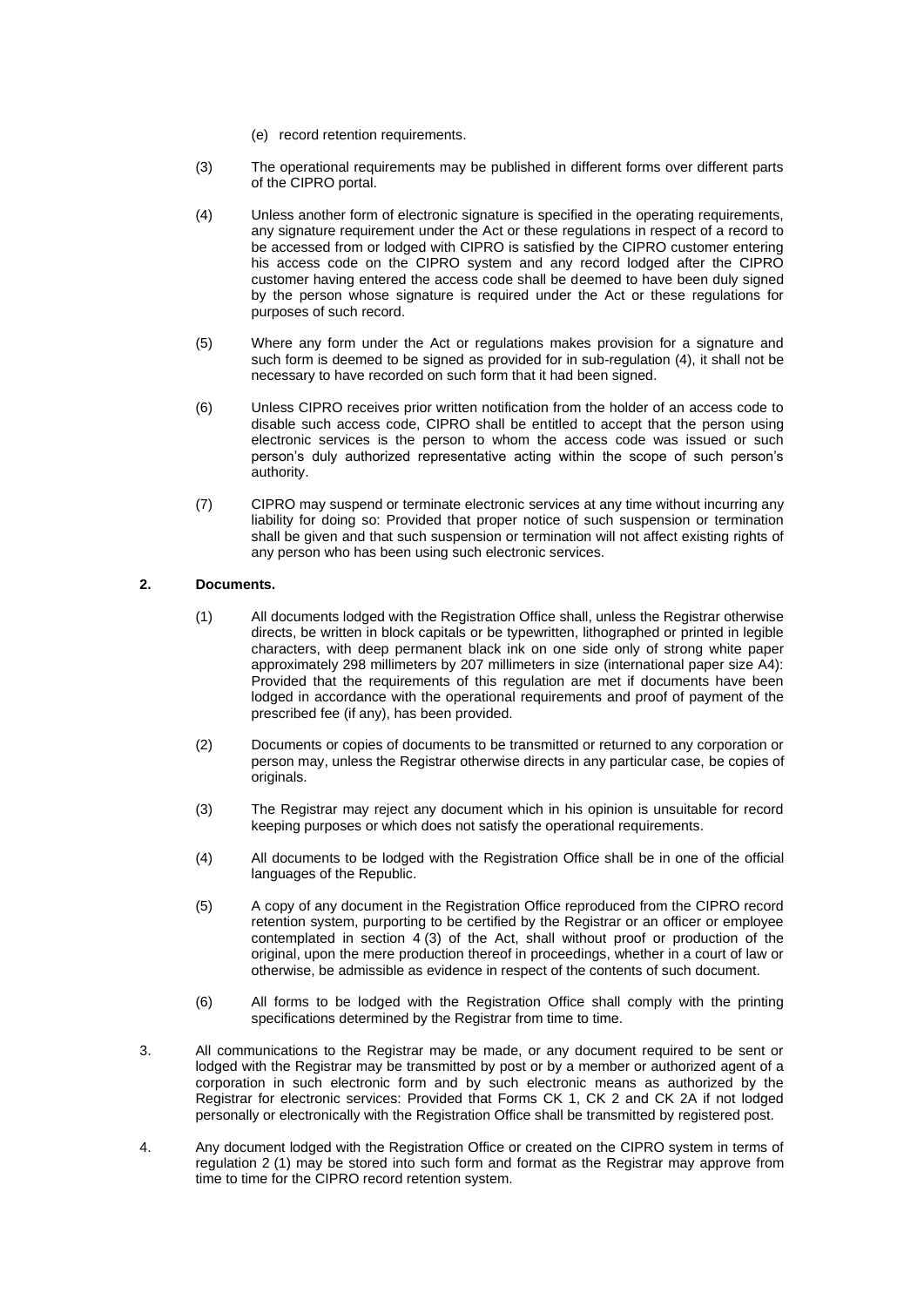#### **5. Office hours.**

The Registration Office shall be open to the public from 08:00 to 15:00 from Mondays to Fridays except on the following days:

- (a) All days that are public holidays in terms of section 1 of the Public Holidays Act, 1952 (Act 5 of 1952), or that have been proclaimed public holidays in terms of section 2 of that Act; and
- (b) days of which notice may from time to time be given by means of a placard posted in a conspicuous place at the Registration Office or in such other manner as the Registrar may think fit.

#### **6. Forms and fees.**

- (1) The forms contained in Schedule 4 to these regulations shall be used in all cases to which they apply and shall be modified as directed by the Registrar to meet other cases or as circumstances may require.
- (2) The fees to be paid in terms of the Act and these regulations shall be those set out in Schedule 1 to these regulations.

#### **7. Manner of payment of fees (section 6).**

- (1) The payment of all fees and other moneys payable to the Registrar in terms of the Act, these regulations or in relation to any form prescribed in these regulations must be effected in such manner as the Registrar may direct.
- (2) Proof of payment of such fees, additional fees or other moneys shall be furnished in accordance with the Registrar's requirements for such payment or, if such payment is electronically effected through the CIPRO system, in accordance with the operational requirements.
- (3) The date of the payment of fees, additional fees or other moneys referred to in subregulation (1), shall be the date on which a payment was made in a manner contemplated in section 6 of the Act or sub-regulation (1).
- 8. Fees and other moneys payable to the Registrar in terms of the Act, these regulations or in relation to any form prescribed in these regulations may be paid on an account, subject to such conditions as the Registrar may direct.

#### **9. Inspection and copies of documents (section 5).**

- (1) Any person who applies personally to inspect any document or to obtain a copy of any document kept by the Registrar under the Act shall complete a form provided by the Registration Office: Provided that the Registrar may waive such requirement for certain electronic services.
- (2) ………………………….. [*deleted on 1 July 2005*]
- 10. (1) Any person who does not personally, at the Registration Office, inspect a document kept by the Registrar under the Act, or collect a copy or extract thereof, may apply in writing to the Registrar for any information relating to the document or for a copy of or extract from such document and the Registrar must provide the information requested, in such format as he or she is able to provide.
	- (2) The additional prescribed fee shall be paid in respect of inspection of documents relating to any one corporation in the manner contemplated in regulation 7.
	- (3) In respect of copies of documents or extracts thereof, relating to any one corporation, the additional fee shall be paid in respect of each document and the provisions of subregulation (2) shall apply *mutatis mutandis.*
- 11. Any person who, whilst inspecting any document at the Registration Office, knowingly and without the consent of the Registrar—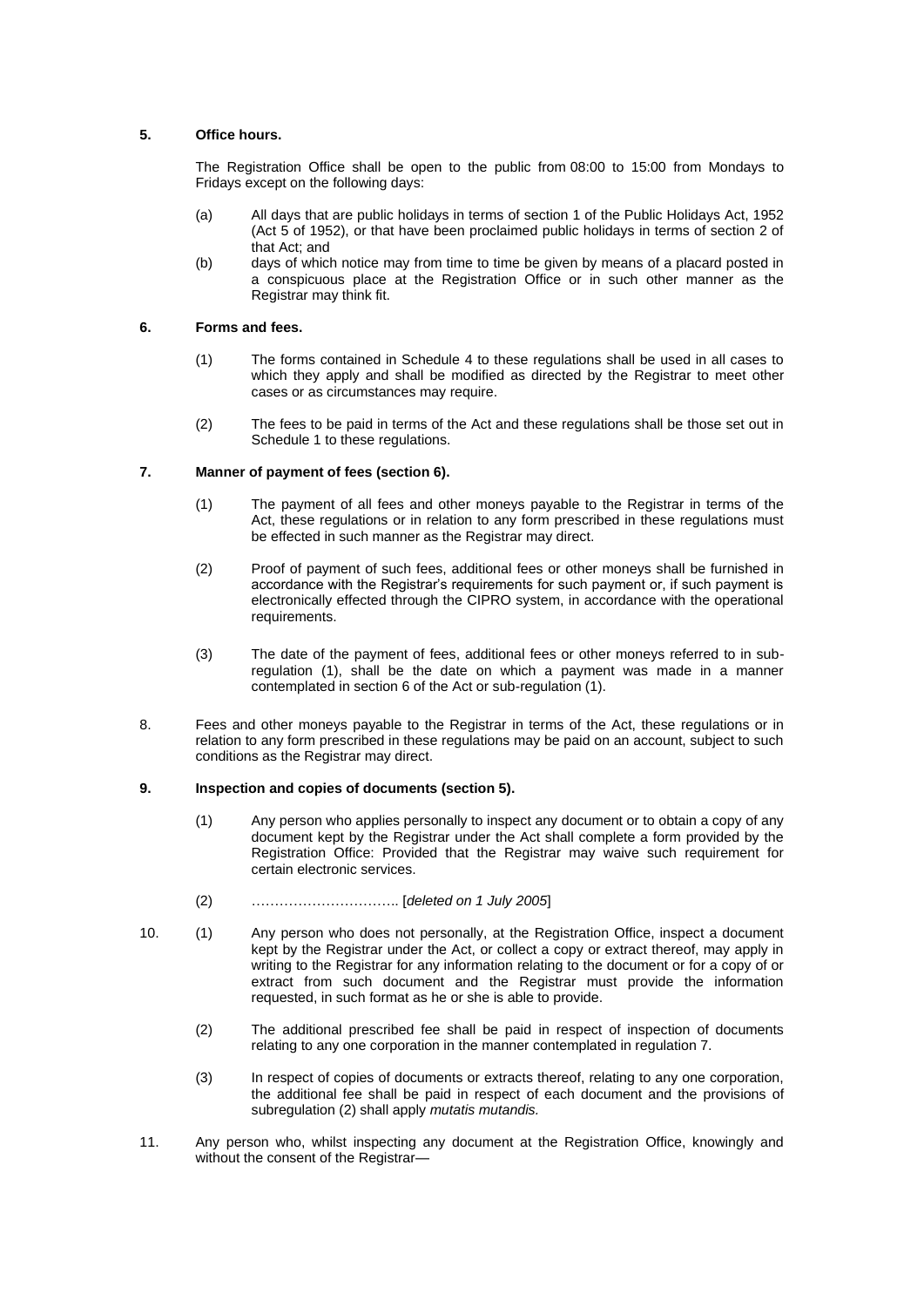- (a) removes any document from the custody of the Registrar or from the Registration Office;
- (b) makes or causes to be made any entry on such document;
- (c) destroys or damages any such document; or
- (d) alters or causes to be altered any entry on such document,

shall be guilty of an offence and liable on conviction to a fine not exceeding R300 or to imprisonment for a period not exceeding six months or to both such fine and such imprisonment.

- 12. (1) No person shall have in his possession any writing instrument other than a black lead pencil and a sheet of paper when making an inspection of any document at the Registration Office.
	- (2) Any person making an inspection of documents at the Registration Office who is knowingly in possession of a writing instrument in contravention of subregulation (1) shall be guilty of an offence and liable on conviction to a fine not exceeding R150 or to imprisonment for a period not exceeding three months or to both such fine and such imprisonment.

#### **13. Preservation of records.**

- (1) Any document lodged with the Registration Office or any record in the CIPRO record retention system may, subject to the provisions of any law, be moved to other locations, stored in another form or be destroyed, as the case may be.
- (2) A corporation may reproduce or cause to be reproduced any record to be kept by it under the Act on microfilm: Provided that any record that may be reproduced on microfilm shall be reproduced in accordance with the code of practice of the South African Bureau of Standards for the processing, testing and preservation of silver gelatin microfilm for archival purposes.
- (3) A reproduction of any original record of a corporation on microfilm shall be certified by a member or officer of the corporation to be a true and accurate reproduction of the original of such record and such certificate shall be substantially in the form contained in Schedule 2 to these regualtions.
- (4) Any reproduction referred to in subregulations (2) and (3) shall for all purposes be deemed to be the original record of the corporation concerned, and a copy obtained by means of such reproduction and certified by a member or officer of that corporation as a true copy of such reproduction shall be admissible as evidence and shall therefore be as effective in law as if it were the original of the record concerned.
- (5) A corporation shall, in accordance with the code of practice of the South African Bureau of Standards referred to in subregulation (2), take the necessary steps to ensure the safe preservation of any microfilm on which any record of the corporation has been reproduced.

## **14. Retention of records.**

- (1) The minimum period of retention of any record that has to be kept by a corporation under the Act shall be the period specified in Schedule 3 to these regulations and such period shall, where applicable, run from the date of a particular record or the date of the last entry in a particular record referred to in the said Schedule.
- (2) Notwithstanding the provisions of subregulation (1), the original of any record of a corporation that has been reproduced on microfilm and duly certified in terms of regulation 13 (3) may be destroyed after a period of three years from the date on which the record concerned was so reproduced.
- 14A. ………………[*Regulation 14A repealed by Government Notice R978 of 1997*]

#### **15. Registration of founding statement (sections 12 and 13).**

- (1) The founding statement of a corporation shall consist of Form CK 1.
- (2) An original Form CK 1 shall be lodged for registration and incorporation of a corporation.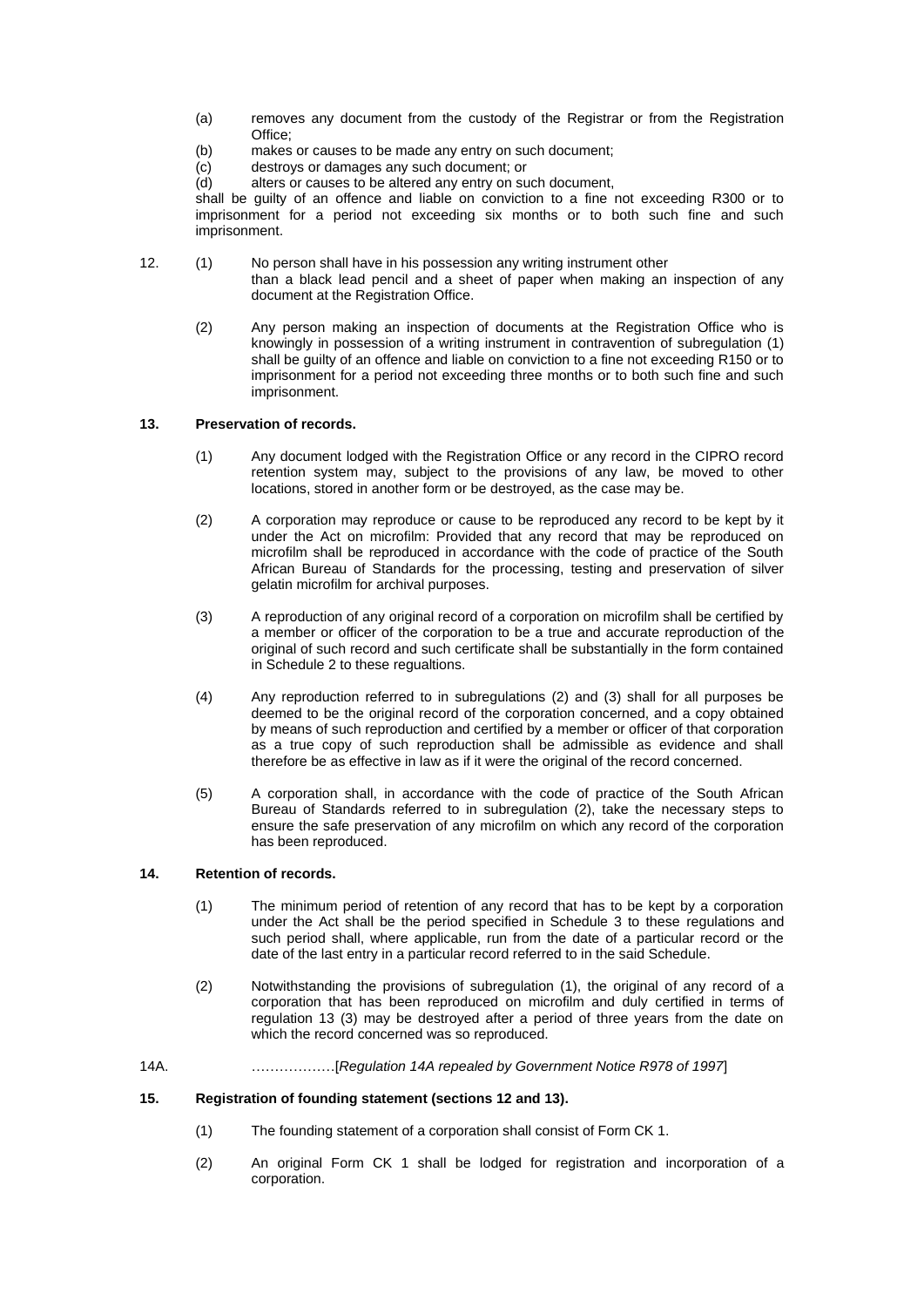- (3) Proof of payment of the prescribed fee in terms of section 13 of the Act shall be provided in accordance with regulation 7(1).
- (4) The written consent of the accounting officer to his appointment in that capacity shall be attached to Form CK 1. [Subregulation (4) added by Government Notice R.1447 of 1987.]
- (5) Form CK 7 containing particulars of the name reserved for the corporation, as approved by the Registrar, together with such other Forms CK 7, if any, containing particulars of the translated name and of the shortened form of the name or translated name, for the corporation, as approved by the Registrar shall be attached to Form CK 1.

[Subregulation (5) added by Government Notice 2098 of 1988 and amended by Government Notice R978 of 1997.]

#### **16. Registration of amended founding statement (section 15).**

- (1) An amended founding statement to be lodged in accordance with section 15 of the Act shall consist of Forms CK 2 and CK 2A.
- (2) Original Forms CK 2 and CK 2A shall be lodged for registration.
- (3) The provisions of regulation 15 (3) shall apply mutatis mutandis to the proof of payment of the appropriate prescribed fee in respect of Form CK 2.
- (4) An amended founding statement shall be completed in full, even in respect of particulars which have not or are not going to be changed.
- (5) If a new accounting officer is appointed his written consent to such appointment shall be attached to Form CK2A.
- (6) If the name or translated name of a corporation or the shortened form of the corporation's name or translated name is to be changed, the Form CK 7 containing the new name of the corporation as approved by the Registrar, together with such other Forms CK 7, as the case may be, containing the new translated name or the shortened form of the corporation's name or translated name as approved by the Registrar shall be attached to Form CK 2.

#### **16A Annual return**

- (1) The annual return contemplated in section 15A of the Act must be lodged electronically with the Registrar in the format as made available for electronic completion and lodgement on the CIPRO portal, and must contain particulars in respect of at least the following matters:
	- (a) The registered name, registered translated and shortened form of the name, if any, and trading name, if any, of the corporation;
	- (b) registration number of the corporation;
	- (c) the main business of the corporation;
	- $(d)$  date of incorporation of the corporation;<br>(e) the end of the financial year of the corpo
	- the end of the financial year of the corporation;
	- $(f)$  the end of the period of the latest annual financial statements which has been approved by members and for which the accounting officer has issued his/her report;
	- (g) the registered or postal addresses of the corporation;
	- (h) the amount of the turnover as contained in the latest annual financial statements which has been approved by members and for which the accounting officer has issued his/her report;
	- (i) telephone and other contact numbers and addresses of the corporation;
	- (j) the following information of the accounting officer of the corporation-
		- (i) the name of the accounting officer;
		- (ii) the registration number of the accounting officer if it is either a firm as defined in section 1 of the Public Accountants' and Auditors Act, 1991 (Act 80 of 1991) or a corporation;
		- (iii) the postal address of the accounting officer;
		-
		- $(iv)$  the profession of the accounting officer; and  $(v)$  the practice or membership number of the action the practice or membership number of the accounting officer;
	- (k) the members of the corporation;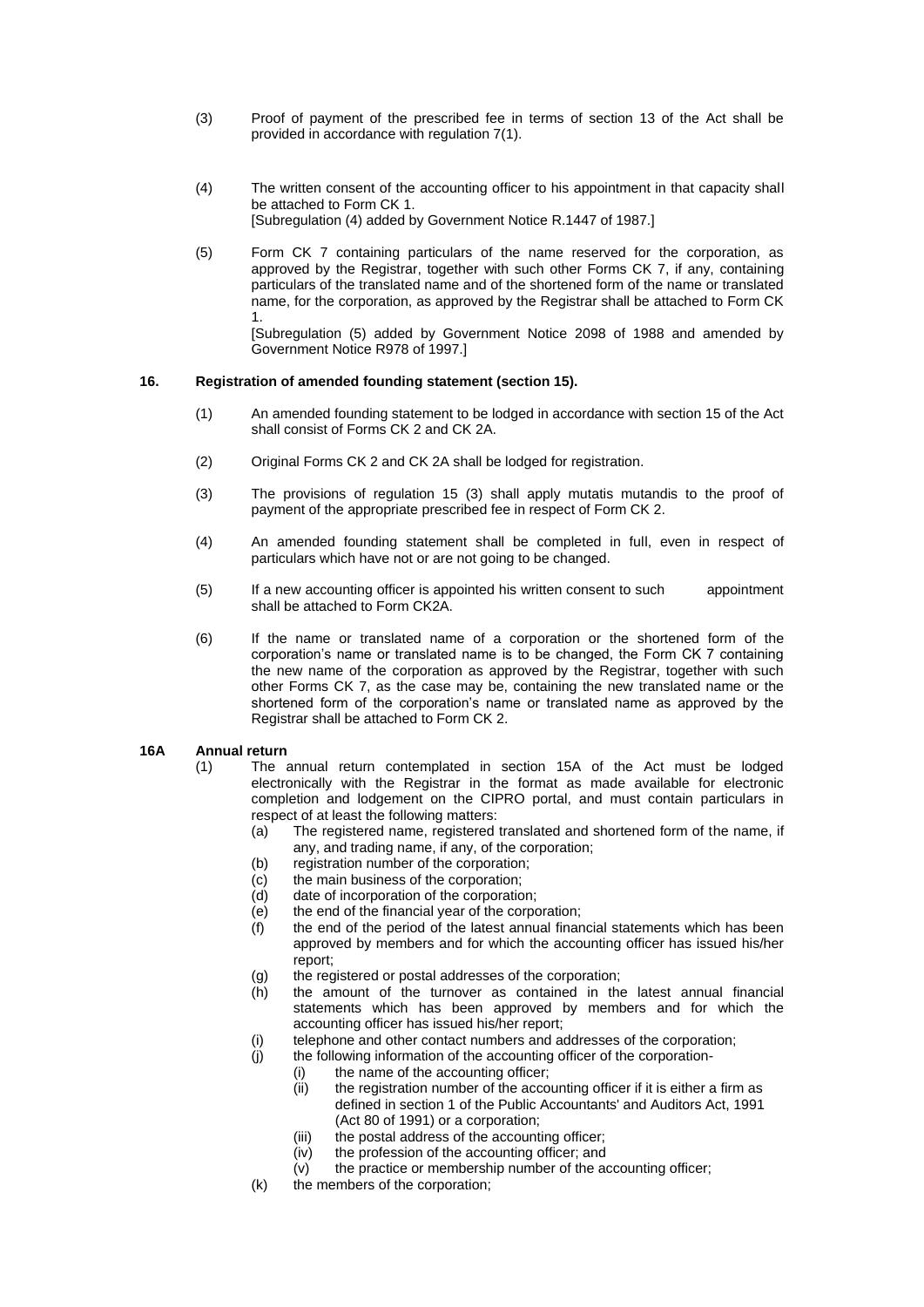- (l) managers of the corporation (if any);
- (m) the aggregate of the contributions made by members in terms of section 24 of the Act;
- (n) such other information relating to information to be disclosed in terms of the Act and these Regulations as may be required in the annual return.
- (2) The prescribed fees for lodgement of annual return are contained in Schedule 1.
- (3) The information required under subregulation (1) must be furnished as required irrespective of whether the same information was previously furnished in any CK form or not.

#### **17. Conversion of companies into corporations (section 27)**

- (1) The following documents shall be lodged for the conversion of a company into a corporation:
	- (a) The original Form CK 4:
	- $(b)$  the written statement by the auditor of the company
		- contemplated in section 27 (2) (b) of the Act; and
	- (c) the original Form CK 1.
- (2) The provisions of regulation 15 (3) shall apply mutatis mutandis to the proof of payment of the appropriate prescribed fee in respect of Form CK 1.

#### **18. Restoration of the registration of a corporation (section 26 (6)).**

- (1) An application for the restoration of the registration of a corporation shall consist of Form CK 3.
- (2) The following documents shall be lodged by an interested person applying for the restoration of the registration of a corporation:
	- (a) The original Form CK 3; and
	- (b) the original Forms CK 2 and CK 2A, if a change in respect of the matters particulars of which were stated in the founding statement in force at the time of the deregistration of the corporation has taken place or is going to take place with the restoration of the registration of the corporation.
- (3) The provisions of regulation 15 (3) shall apply mutatis mutandis to the proof of payment of the appropriate prescribed fee in respect of Forms CK 2 and CK 3.

#### **19. Order of court for the alteration of or addition to a founding statement (section 49 (4)).**

- (1) The following documents shall be lodged with the Registrar for registration if, in terms of section 49 (4) of the Act an order of court alters or adds to a founding statement: (a) A copy of the order of court under cover of Form CK 5; and
	- (b) the original Forms CK 2 and CK 2A.
- (2) The provisions of regulation 15 (3) shall apply mutatis mutandis to the proof of payment of the appropriate prescribed fee in respect of Forms CK 2 and CK 5.

#### **20. Voluntary winding-up (section 67).**

- (1) An original Form CK 6 shall be lodged for registration if a corporation resolves in terms of section 67 of the Act that the corporation should be wound up voluntarily by members or creditors.
- (2) The provisions of regulation 15 (3) shall apply mutatis mutandis to the proof of payment of the appropriate prescribed fee in respect of Form CK 6.

#### **21. Accounting officer.**

Any person who is a member of a profession whose members are qualified to perform the duties of an accounting officer in terms of section 60 of the Act and who signs any documents of or in respect of a corporation in his capacity as accounting officer of such corporation, shall state the name of the said profession of which he or she is a member and his or her registration number with such profession, beneath his or her signature.

#### **21A. Reporting by accounting officer.**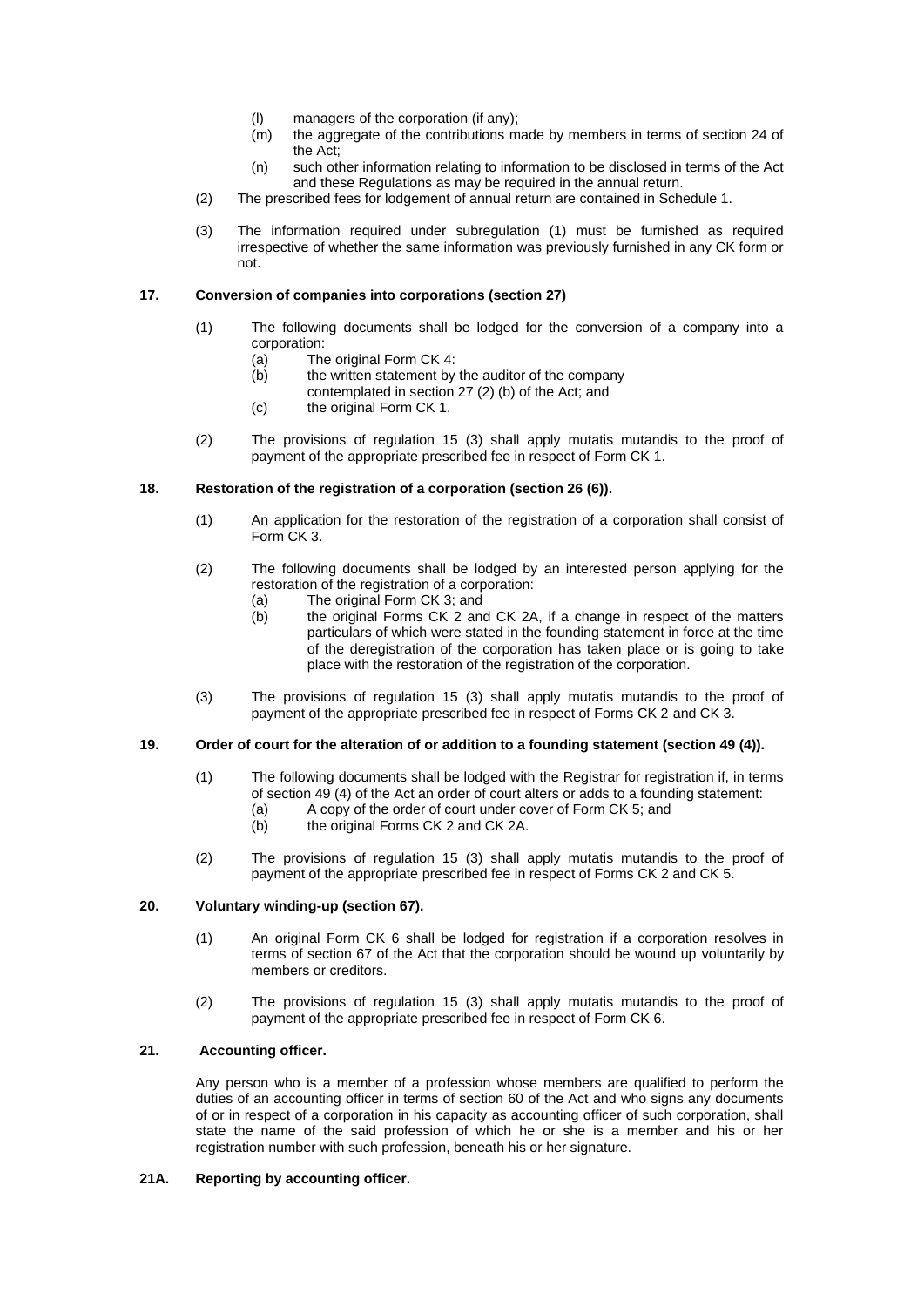If an accounting officer has in terms of section 62 (3) (ii) or (iii) of the Act reported to the Registrar that the annual financial statements of the corporation concerned indicate that as at the end of the financial year concerned the corporation's liabilities exceed its assets or that the annual financial statements incorrectly indicate that as at the end of the financial year concerned the assets of the corporation exceed its liabilities, or that he has reason to believe that such an incorrect indication is given, and he finds that any subsequent financial statements indicate that the situation has changed or has been rectified and that the assets concerned then exceed the liabilities or that they no longer incorrectly indicate that the assets exceed the liabilities or that he no longer has reason to believe that such an incorrect indication is given, as the case may be, he may report accordingly to the Registrar.

[Regulation 21A inserted by Government Notice R.1447 of 1987.]

#### **22. Lodging of additional copy of certain prescribed forms.**

- (1) The Registrar may from time to time by written notice sent to a corporation or an officer thereof at the registered office or postal address of the corporation require the corporation or the officer thereof to lodge with him within a period stated in the notice, which shall not be less than 30 days, a copy of the prescribed Form CK 1, CK 2 or CK 2A by which the corporation gave notice in terms of section 12 (c) of the Act of the situation of the corporation's registered office and of its postal address in force at the time of the lodging of that form.
- (2) No fee shall be payable to the Registrar on the lodging of the copy referred to in subregulation (1).
- (3) A corporation or the officer thereof to whom a notice referred to in subregulation (1) was sent and who failed to lodge or remained in default of lodging the copy required in that notice within the period stated in the notice shall be guilty of an offence and upon conviction liable to a fine.

#### **23. Standing advisory committee (section 11).**

Where recommendations or submissions are made for the consideration of the standing advisory committee on company law contemplated in section 11 of the Act, 25 copies of each letter or memorandum shall be lodged with the Registrar of Close Corporations, P.O. Box 429, Pretoria, 0001.

#### **24. Commencement.**

These regulations shall come into operation on 1 January 1985.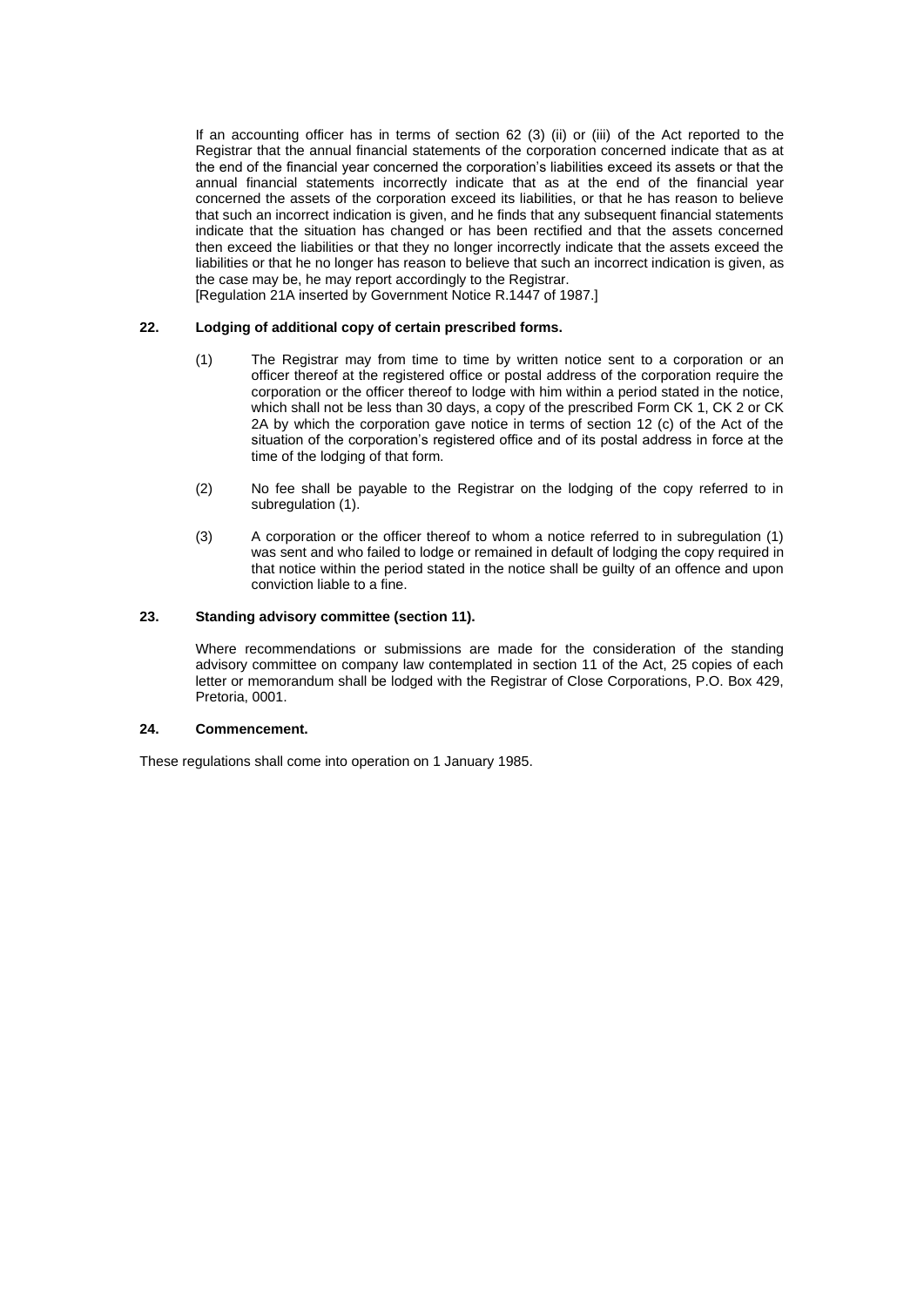The following fees shall be payable under the Act and these Regulations. Payment shall be made as prescribed by Regulations 7 and 8:

| Item           | Service                                                                                                                                                     | Fees<br>payable<br>(R) | Corresponding<br>form (if any) |
|----------------|-------------------------------------------------------------------------------------------------------------------------------------------------------------|------------------------|--------------------------------|
| $\mathbf{1}$   | Inspection of a corporation file in the Registration Office-<br>(a)<br>(b)<br>on the written request of an<br>applicant (* includes up to 12 photocopies of | 5,00                   | H <sub>191</sub>               |
|                | documents, thereafter R0,50 per copy -                                                                                                                      | 10,00*                 | H191                           |
| $\overline{2}$ | Photocopy of a document, approximately 298 mm<br>(a)<br>by 210 mm in size or smaller (per copy)                                                             | 0,50                   | H191                           |
|                | Photocopy on paper reproduced from microfilm<br>(b)                                                                                                         | 0,50                   | H191                           |
|                | Photocopy on diazo reproduced from microfilm<br>(c)                                                                                                         | 1,00                   | H191                           |
| 3              | Certification of a document or part of a document (per                                                                                                      | 5,00                   | H191                           |
| 4              | Issuing of a typed certificate in respect of the contents of a<br>form or other document or part thereof                                                    | 20,00                  | H <sub>191</sub>               |
| 5              | Consideration of an objection to a name                                                                                                                     | 300,00                 |                                |
| 6              |                                                                                                                                                             | 100,00                 | CK <sub>1</sub>                |
| 7              | Registration of an amended founding statement                                                                                                               | 30,00                  | CK <sub>2</sub>                |
| 8              | Restoration of the registration of a corporation                                                                                                            | 150,00                 | CK <sub>3</sub>                |
| 9              |                                                                                                                                                             | 30,00                  | CK <sub>5</sub>                |
| 10             | Registration of a resolution to wind up voluntarily                                                                                                         | 40,00                  | CK <sub>6</sub>                |
| 11             | Reservation of name or a translated name or an                                                                                                              | 50,00                  | CK <sub>7</sub>                |
| 12             | Lodgement of annual return by a corporation with an<br>annual turnover of less than R50 000 000                                                             | 100.00                 | Electronic<br>format           |
| 13             | Lodgement of annual return by a corporation with an<br>annual turnover of R50 000 000 or more                                                               | 4 000.00               | Electronic<br>format           |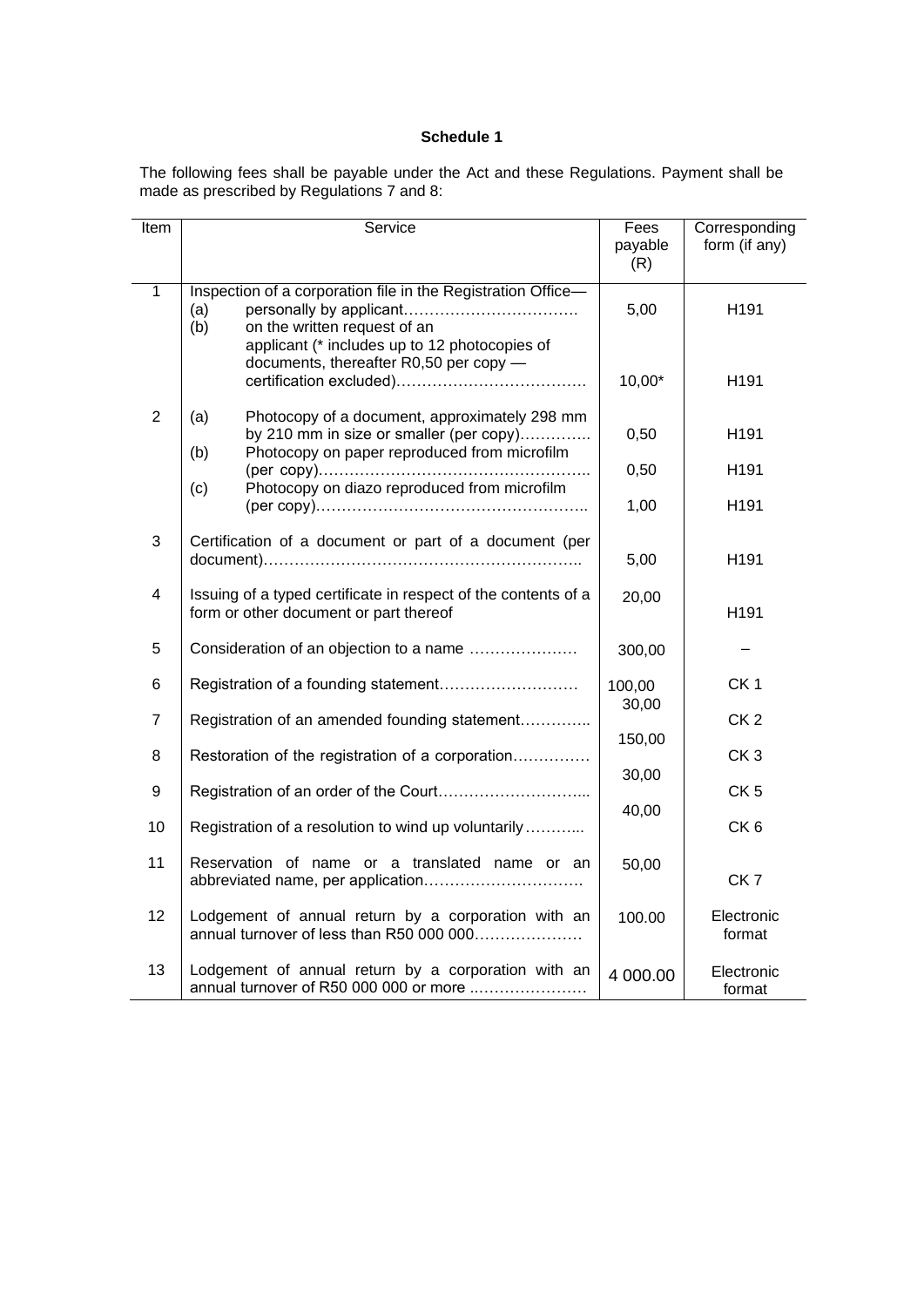# CERTIFICATE OF AUTHENTICITY BY MEMBER OR OFFICER OF CLOSE **CORPORATION**

# REPUBLIC OF SOUTH AFRICA CLOSE CORPORATIONS ADMINISTRATIVE REGULATIONS

# CERTIFICATE OF AUTHENTICITY BY MEMBER OR OFFICER OF CLOSE **CORPORATION** [Regulation 13 (3)]

|  | Date |
|--|------|

This is to certify that the microfilm record identified above is a true and accurate reproduction of the following category of original records of the above close corporation:

(List category of records)

 ………………………………. Signature: Member/Officer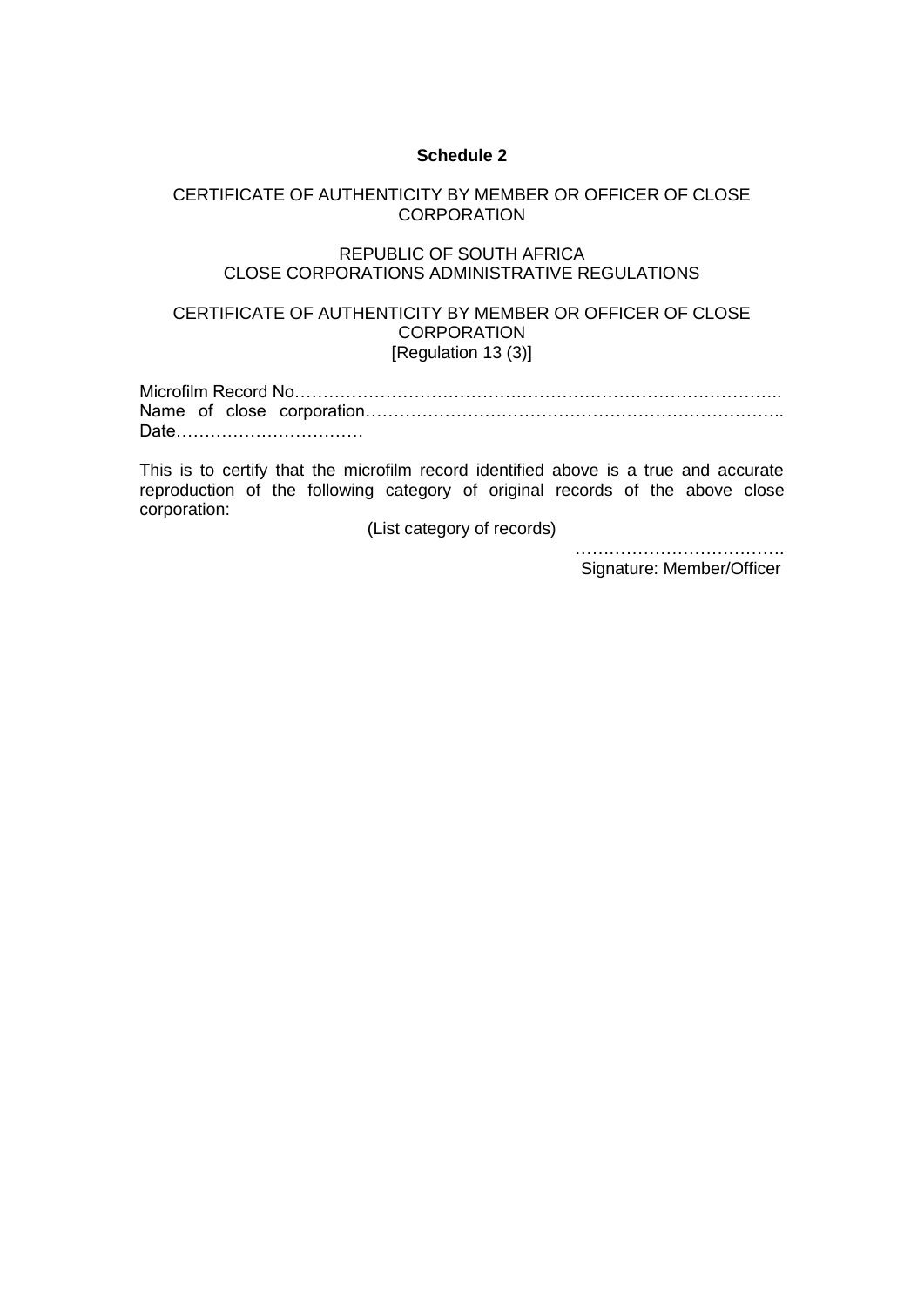| ltem | Records                                                                                                      | Retention period |
|------|--------------------------------------------------------------------------------------------------------------|------------------|
| 1.   |                                                                                                              | Indefinite.      |
| 2.   | Amended founding statement (Forms CK 2 and CK 2A)                                                            | Indefinite.      |
| 3.   | Minutes book as well as resolutions passed at meetings                                                       | Indefinite.      |
| 4.   | Annual financial statements, including annual accounts and                                                   | 15 years         |
| 5.   | Accounting records, including supporting schedules to<br>accounting records and ancillary accounting records | 15 years         |
| 6.   | The microfilm image of any original record reproduced<br>directly by the camera - the "camera master"        | Indefinite.      |

# RETENTION PERIODS OF CORPORATION RECORDS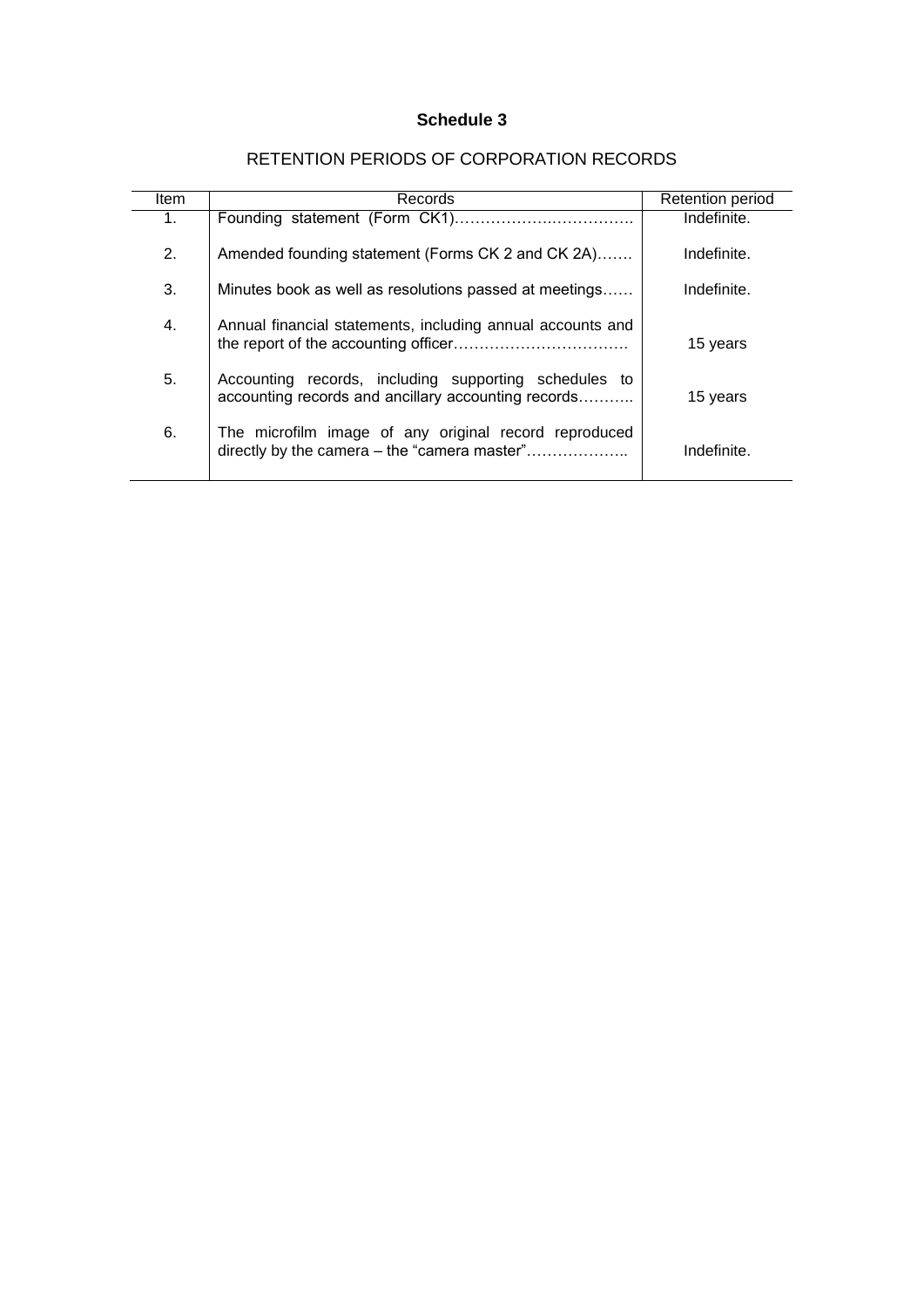- Forms CK 1 and CK 2 substituted by Government Notice R.1447 of 1987 as corrected by Government Notice R.1730 of 1987.
- Form CK 7 added by Government Notice 2098 of 1988.
- Forms CK 1, 2, 3, 5, 6 & 7 substituted by Government Notices R.602 and R.1392 of 1989. Forms CK 1 and CK 2 substituted by Government Notice R.1664 of 1992.
- Form CK 2A added by Government Notice R.1664 of 1992.

# **Form CK 1**

## CLOSE CORPORATIONS ACT, 1984 Sections 12, 13, 14, 24, 27, 29, 47 and 60 Regulations 2, 5 and 17

FOUNDING STATEMENT

#### **Founding Statement**

To be lodged in triplicate Before filling in the form, first take note of the notes on the reverse side of page 2. Complete page 1 in one language only.

|      | <b>REGISTRATION NUMBER</b> |
|------|----------------------------|
| R100 | OF CORPORATION             |
|      |                            |

Attach written consent to appointment

Full name of recognised profession of accounting officer……………………………………………………………… …………………………………………………… Membership/practice No…………………….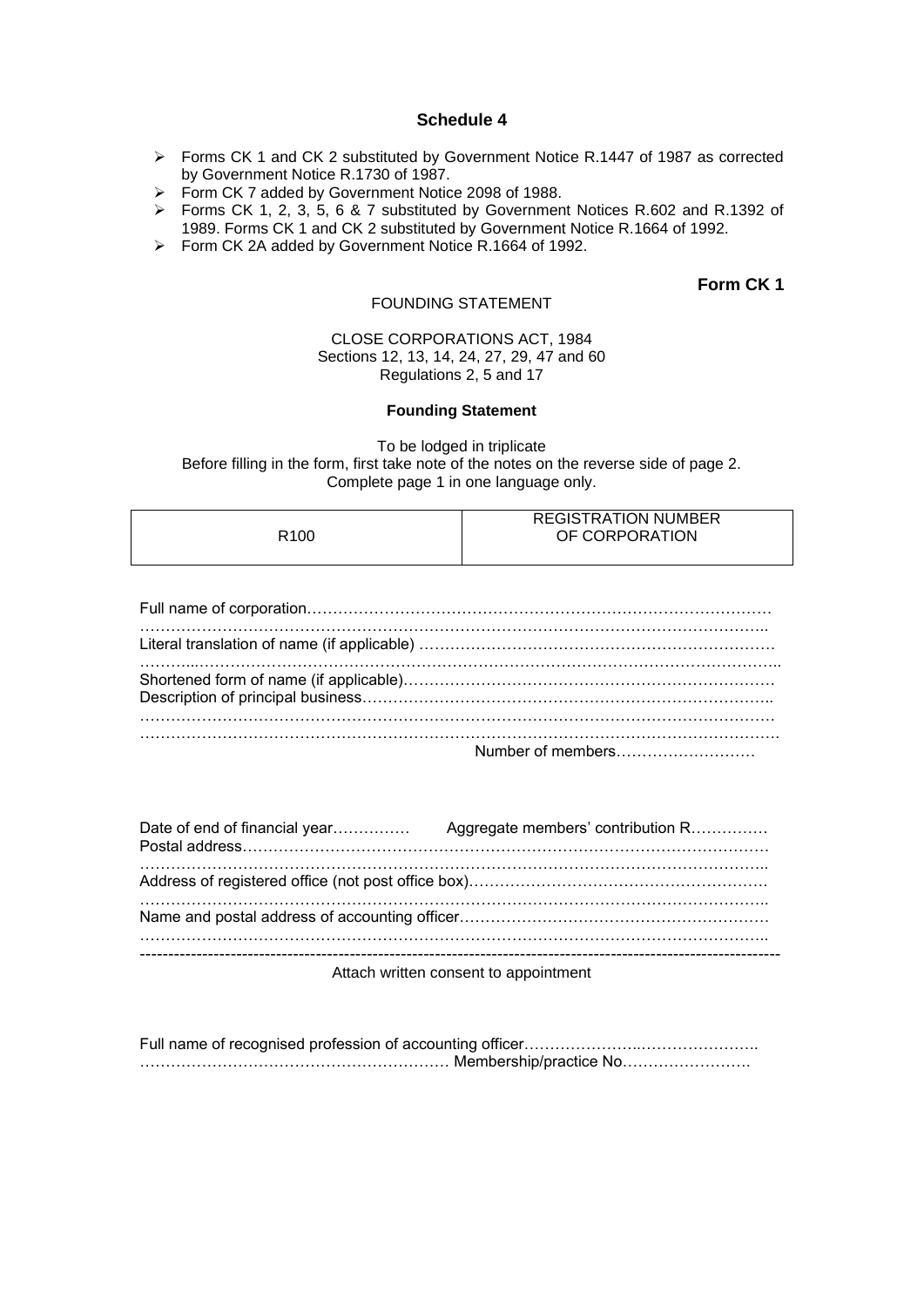| CERTIFICATE OF INCORPORATION                                                         |             |                                                  |
|--------------------------------------------------------------------------------------|-------------|--------------------------------------------------|
| The founding statement has been registered and the corporation has been incorporated |             |                                                  |
| on.                                                                                  |             |                                                  |
| The above-named corporation has been converted from company:                         |             |                                                  |
|                                                                                      |             |                                                  |
|                                                                                      |             |                                                  |
|                                                                                      |             |                                                  |
|                                                                                      |             |                                                  |
|                                                                                      |             | Data Processing                                  |
|                                                                                      |             | Classification                                   |
|                                                                                      |             | Recorded                                         |
| REGISTRAR OF CLOSE CORPORATIONS                                                      | <b>DATE</b> | Initials and date $\ldots$ , $\ldots$ , $\ldots$ |
|                                                                                      |             |                                                  |
|                                                                                      |             |                                                  |
|                                                                                      |             |                                                  |

REGISTRATION NUMBER

# MEMBERS

I/We\* the members(s)\* whose name(s)\* is/are\* recorded on this founding statement, confirm by my/our\* signature(s)\*/the signature(s)\* of my/our\* proxy(ies)\* hereto that the particulars stated herein are correct and request the registration of the corporation (power of attorney attached if applicable).

\*Delete which is not applicable.

# FOR KEY TO PARTICULARS SEE NOTE 6 ON REVERSE SIDE OF PAGE 2



|   | ā   |  |   |  |  |                     |  |  |  |
|---|-----|--|---|--|--|---------------------|--|--|--|
|   | b   |  |   |  |  |                     |  |  |  |
| っ |     |  |   |  |  |                     |  |  |  |
| 2 | ٬:۱ |  | 3 |  |  | $\mathsf{o}/$<br>7ο |  |  |  |
|   |     |  |   |  |  | R                   |  |  |  |
| 5 |     |  |   |  |  |                     |  |  |  |
| 6 |     |  |   |  |  |                     |  |  |  |
|   |     |  |   |  |  | 8                   |  |  |  |

|   | ъ,  |  |  |  |  |   |  |  |  |               |
|---|-----|--|--|--|--|---|--|--|--|---------------|
|   | þ.  |  |  |  |  |   |  |  |  |               |
| ົ | ٠   |  |  |  |  |   |  |  |  |               |
| ◠ | (ii |  |  |  |  | 3 |  |  |  | $\frac{0}{0}$ |
|   |     |  |  |  |  | R |  |  |  |               |
| 5 |     |  |  |  |  |   |  |  |  |               |
| 6 |     |  |  |  |  |   |  |  |  |               |
|   |     |  |  |  |  | 8 |  |  |  |               |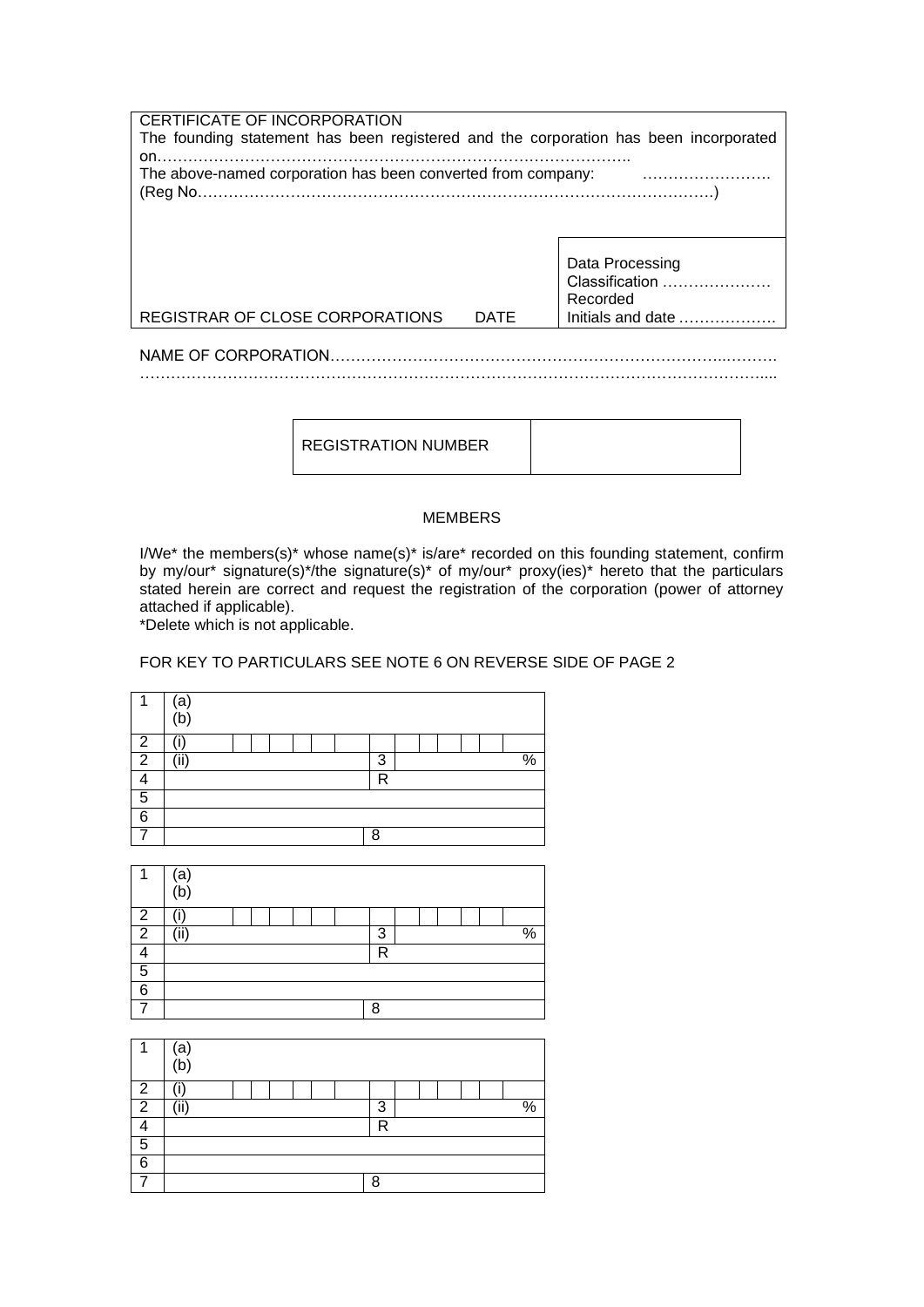|   | a<br>b |  |  |  |   |  |  |  |          |
|---|--------|--|--|--|---|--|--|--|----------|
| n |        |  |  |  |   |  |  |  |          |
| Ω | ,      |  |  |  | 3 |  |  |  | O/<br>'n |
|   |        |  |  |  | R |  |  |  |          |
| 5 |        |  |  |  |   |  |  |  |          |
| 6 |        |  |  |  |   |  |  |  |          |
|   |        |  |  |  | c |  |  |  |          |

#### **NOTES**

- 1. Form CK 1 must be written in block capitals or be typewritten, lithographed or printed in legible characters with deep permanent black ink, and lodged in triplicate.
- 2. Form CK 1 which does not comply with the requirements of the Act, regulations or these notes, will be rejected.
- 3. Where a person signs on behalf of a member, power of attorney must be attached.
- 4. Minor children and other persons under legal disability must be assisted by their parents, guardians or representatives as the case may be, and the capacity must be stated.
- 5. If no identity document has been issued, a written statement to this effect must be attached.
- 6. Particulars to be furnished under the heading "MEMBERS":
	- (1) (a) Surname. (If juristic person, mention name and capacity and if trustee, also mention name and particulars of testamentary trust and if acting nomine officii as trustee, administrator, executor, curator, etc. state capacity.)
		- (b) Full forenames.
	- (2) Identity number. ((i) If no identity document has been issued, state date of birth and see par. 5 above.) ((ii) If juristic person, mention registration number.)
	- (3) Size of interest expressed as a percentage.
	- (4) Particulars of contribution and fair monetary value thereof (if applicable).
	- (5) Residential address.
	- (6) Postal address.
	- (7) Signature of member or representative (where applicable).
	- (8) Date of signature.
- 7. If there are 4 or less members, pages 1 and 2 only need be completed. Page 3 need only be completed if there are more than 4 members.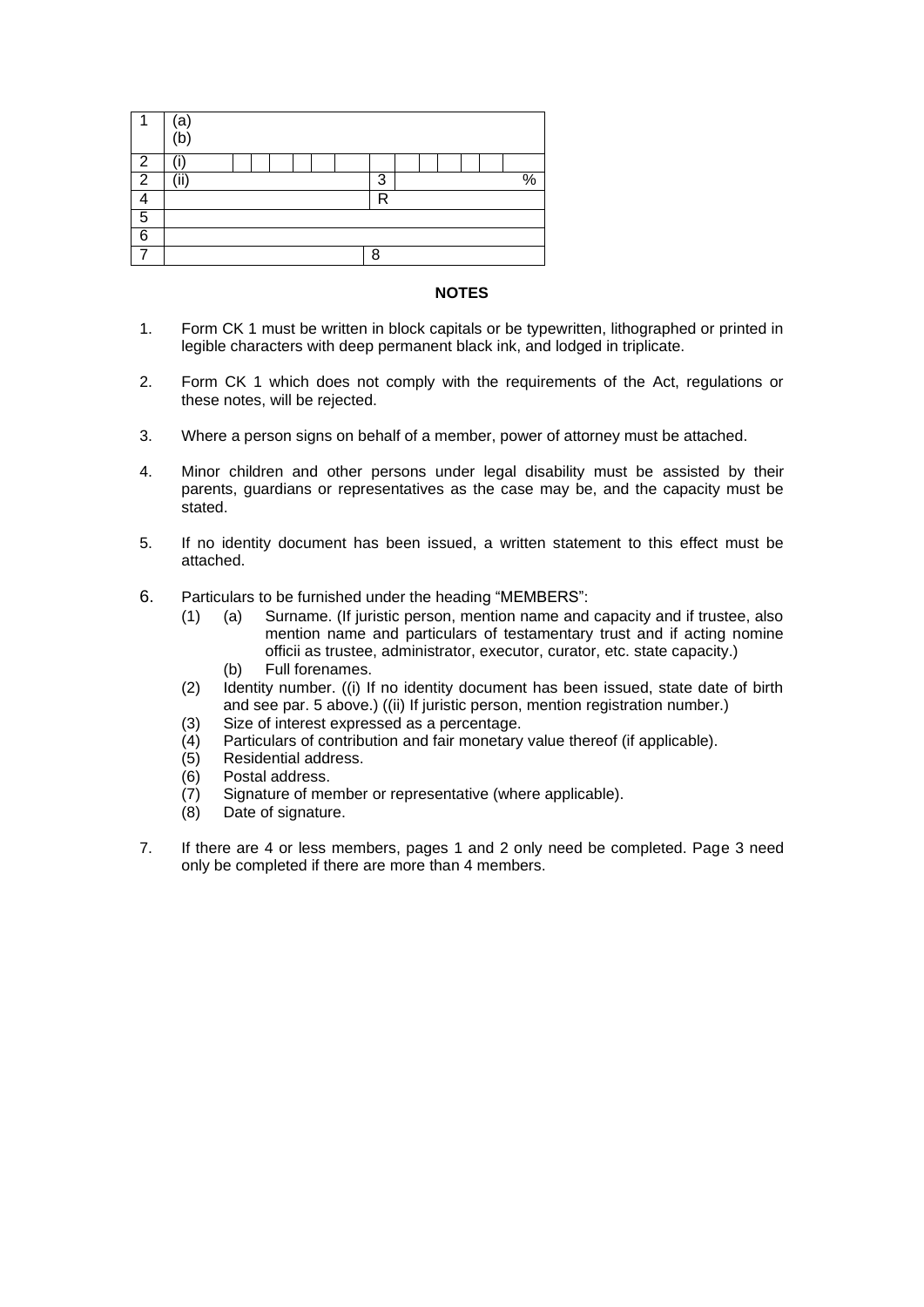REGISTRATION NUMBER

NB: This page should only be completed if the corporation has more than 4 members.

MEMBERS (CONTINUED)

|   | a |  |  |  |                    |  |  |  |  |  |  |  |
|---|---|--|--|--|--------------------|--|--|--|--|--|--|--|
|   |   |  |  |  |                    |  |  |  |  |  |  |  |
| ∩ |   |  |  |  |                    |  |  |  |  |  |  |  |
| ◠ |   |  |  |  | $\frac{0}{0}$<br>3 |  |  |  |  |  |  |  |
|   |   |  |  |  | R                  |  |  |  |  |  |  |  |
| 5 |   |  |  |  |                    |  |  |  |  |  |  |  |
| ี |   |  |  |  |                    |  |  |  |  |  |  |  |
|   |   |  |  |  | Я                  |  |  |  |  |  |  |  |

|   | а    |  |  |  |   |  |  |                 |
|---|------|--|--|--|---|--|--|-----------------|
|   | 'b   |  |  |  |   |  |  |                 |
| っ |      |  |  |  |   |  |  |                 |
| 2 | (ii) |  |  |  | 3 |  |  | $\overline{\%}$ |
|   |      |  |  |  | R |  |  |                 |
| 5 |      |  |  |  |   |  |  |                 |
| 6 |      |  |  |  |   |  |  |                 |
|   |      |  |  |  | Я |  |  |                 |

|   | a             |  |  |  |  |   |  |  |  |                 |
|---|---------------|--|--|--|--|---|--|--|--|-----------------|
|   | b             |  |  |  |  |   |  |  |  |                 |
| ◠ |               |  |  |  |  |   |  |  |  |                 |
| ◠ | $\cdots$<br>ш |  |  |  |  | 3 |  |  |  | $\overline{\%}$ |
|   |               |  |  |  |  | R |  |  |  |                 |
| 5 |               |  |  |  |  |   |  |  |  |                 |
| 6 |               |  |  |  |  |   |  |  |  |                 |
|   |               |  |  |  |  | 8 |  |  |  |                 |

|   | a    |   |  |  |               |
|---|------|---|--|--|---------------|
|   |      |   |  |  |               |
| 2 |      |   |  |  |               |
| 2 | '::/ | 3 |  |  | $\frac{0}{0}$ |
|   |      | R |  |  |               |
| 5 |      |   |  |  |               |
| 6 |      |   |  |  |               |
|   |      | 8 |  |  |               |
|   |      |   |  |  |               |

|   | a    |  |  |  |   |  |  |                 |
|---|------|--|--|--|---|--|--|-----------------|
|   | ь    |  |  |  |   |  |  |                 |
| っ |      |  |  |  |   |  |  |                 |
| ာ | '::/ |  |  |  | 3 |  |  | $\overline{\%}$ |
|   |      |  |  |  | R |  |  |                 |
| 5 |      |  |  |  |   |  |  |                 |
| 6 |      |  |  |  |   |  |  |                 |
|   |      |  |  |  | 8 |  |  |                 |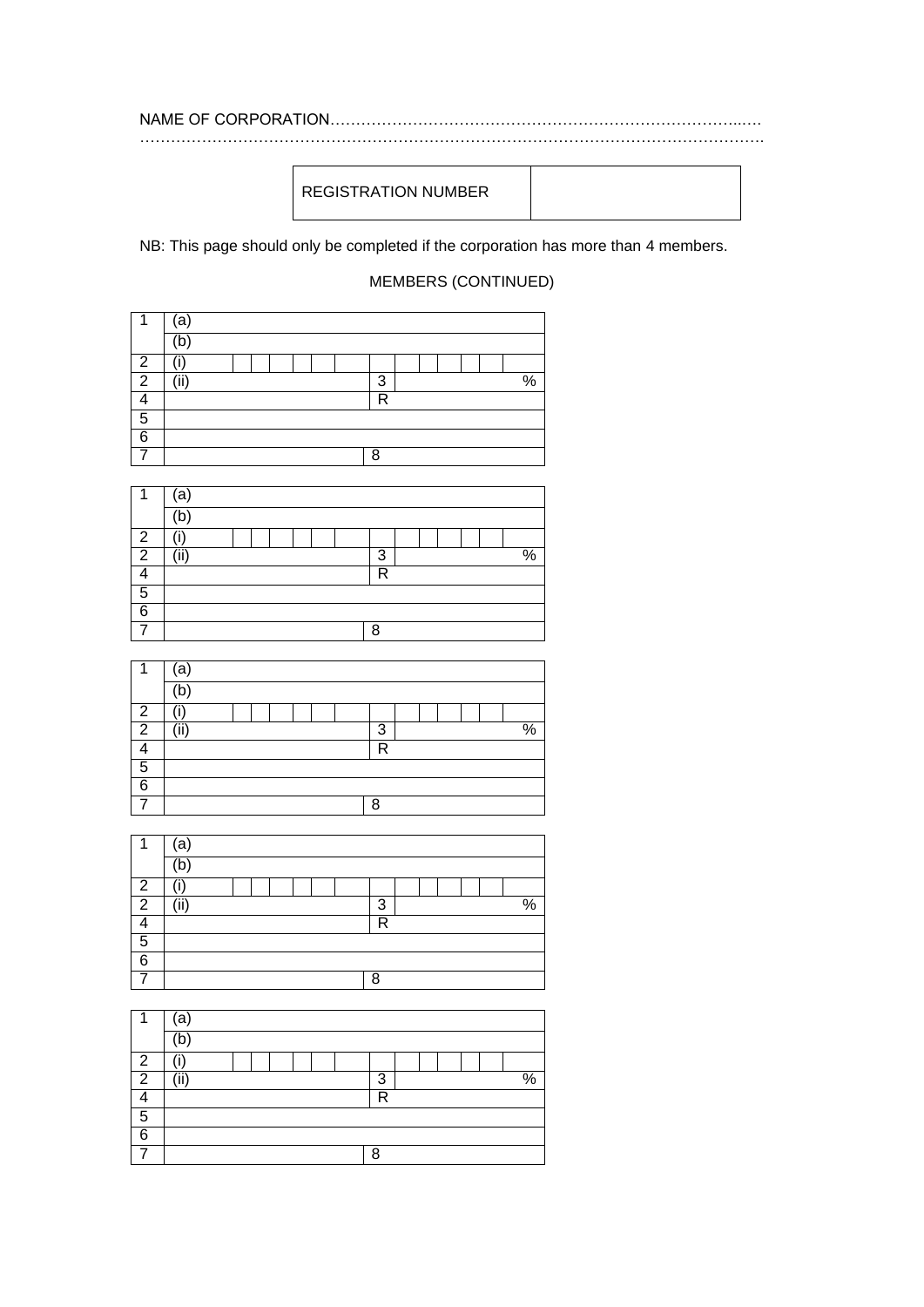## **AMENDED FOUNDING STATEMENT**

### CLOSE CORPORATIONS ACT, 1984 Sections 13, 15, 24, 29, 47 and 60/Regulations 2 and 16 Amended Founding Statement To be lodged in triplicate Before filling in the form, first take note of the notes on the reverse side of page 2. Complete page 1 in one language only.

| REGISTRATION NUMBER<br>OF CORPORATION | יי<br>◡́∩ |  |  |
|---------------------------------------|-----------|--|--|
|                                       |           |  |  |

| R30.00 payable in respect of<br>changes in particulars<br>in Part A only.<br><b>PART A</b> | Date of<br>commencement<br>of change |
|--------------------------------------------------------------------------------------------|--------------------------------------|
|                                                                                            |                                      |
|                                                                                            |                                      |
|                                                                                            |                                      |
|                                                                                            |                                      |
| Number of members.                                                                         |                                      |

**NOTE:** For changes in particulars of accounting officer, postal address and registered office see Note 9 on reverse side of page 2.

# **PART B**

## **MEMBERS**

I/We\* the member(s)\* whose name(s)\* is/are\* recorded on this founding statement, confirm by my/our\* signature(s)\*/the signature(s)\* of my/our\* proxy(ies)\* hereto that the particulars stated herein are correct and request the registration of the amended founding statement (power of attorney attached if applicable).

\*Delete which is not applicable.

| <b>Amended Founding Statement registered</b> | Data Processing   |
|----------------------------------------------|-------------------|
|                                              | Classification    |
| REGISTRAR OF CLOSE CORPORATIONS              | Recorded          |
|                                              | Initials and date |
| DATE                                         |                   |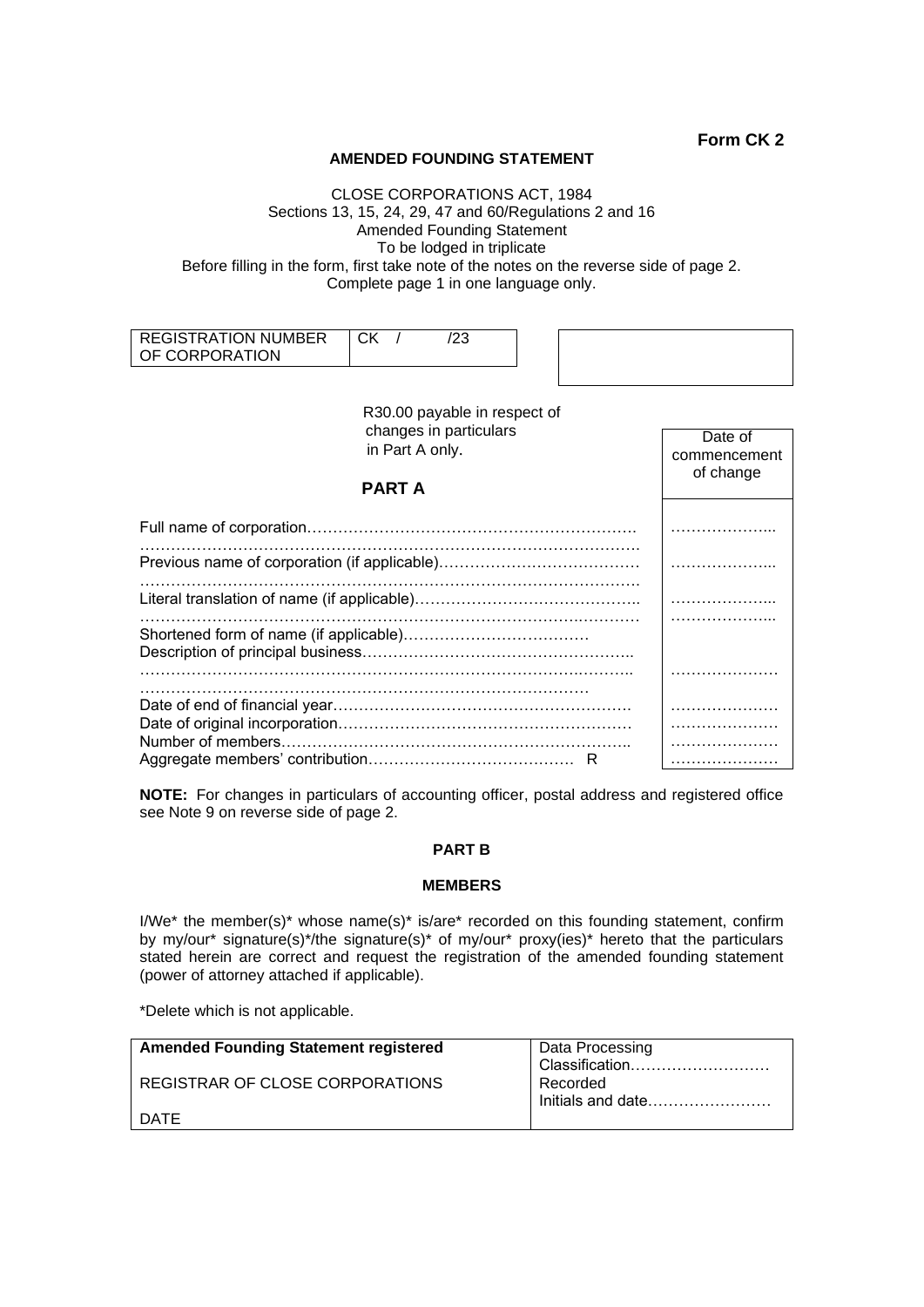NAME OF CORPORATION…………………………………………………………….. ………………………………………………………………………………………………

REGISTRATION NUMBER CK / /23

# FOR KEY TO PARTICULARS SEE NOTE 10 ON REVERSE SIDE OF PAGE 2 MEMBERS (CONTINUED)

| ٠              | a    |  |   |  |   |   |  |  |      |
|----------------|------|--|---|--|---|---|--|--|------|
|                | 'b   |  |   |  |   |   |  |  |      |
| $\overline{2}$ | '،'  |  |   |  |   |   |  |  |      |
| $\overline{2}$ | (ii) |  |   |  |   | 3 |  |  | $\%$ |
| Δ              |      |  |   |  |   | R |  |  |      |
| 5              |      |  |   |  |   |   |  |  |      |
| 6              |      |  |   |  |   |   |  |  |      |
|                |      |  |   |  |   |   |  |  |      |
| 8              | ٩    |  | 2 |  | 3 |   |  |  |      |
|                | л    |  | 5 |  | 6 |   |  |  |      |

|                | a    |  |  |   |  |  |   |                |  |  |               |
|----------------|------|--|--|---|--|--|---|----------------|--|--|---------------|
|                | 'b   |  |  |   |  |  |   |                |  |  |               |
| $\overline{2}$ |      |  |  |   |  |  |   |                |  |  |               |
| $\overline{2}$ | (ii) |  |  |   |  |  |   | 3              |  |  | $\frac{9}{6}$ |
| 4              |      |  |  |   |  |  |   | $\overline{R}$ |  |  |               |
| 5              |      |  |  |   |  |  |   |                |  |  |               |
| $\overline{6}$ |      |  |  |   |  |  |   |                |  |  |               |
|                |      |  |  |   |  |  |   |                |  |  |               |
| 8              | ٠    |  |  | 2 |  |  | 3 |                |  |  |               |
|                | 4    |  |  | 5 |  |  | 6 |                |  |  |               |

| ٠              | a   |  |                |  |   |   |  |  |                 |
|----------------|-----|--|----------------|--|---|---|--|--|-----------------|
|                | h   |  |                |  |   |   |  |  |                 |
| 2              |     |  |                |  |   |   |  |  |                 |
| $\overline{2}$ | (ii |  |                |  |   | 3 |  |  | $\overline{\%}$ |
| Λ              |     |  |                |  |   | R |  |  |                 |
| 5              |     |  |                |  |   |   |  |  |                 |
| 6              |     |  |                |  |   |   |  |  |                 |
|                |     |  |                |  |   |   |  |  |                 |
| 8              | ٠   |  | $\overline{2}$ |  | 3 |   |  |  |                 |
|                | 4   |  | 5              |  | 6 |   |  |  |                 |

| 4              | a     |  |                |  |   |                |  |  |               |
|----------------|-------|--|----------------|--|---|----------------|--|--|---------------|
|                | b     |  |                |  |   |                |  |  |               |
| $\overline{2}$ |       |  |                |  |   |                |  |  |               |
| $\overline{2}$ | (iii) |  |                |  |   | 3              |  |  | $\frac{8}{6}$ |
| Λ              |       |  |                |  |   | $\overline{R}$ |  |  |               |
| 5              |       |  |                |  |   |                |  |  |               |
| 6              |       |  |                |  |   |                |  |  |               |
|                |       |  |                |  |   |                |  |  |               |
| 8              | ٠     |  | $\overline{2}$ |  | 3 |                |  |  |               |
|                | 4     |  | 5              |  | 6 |                |  |  |               |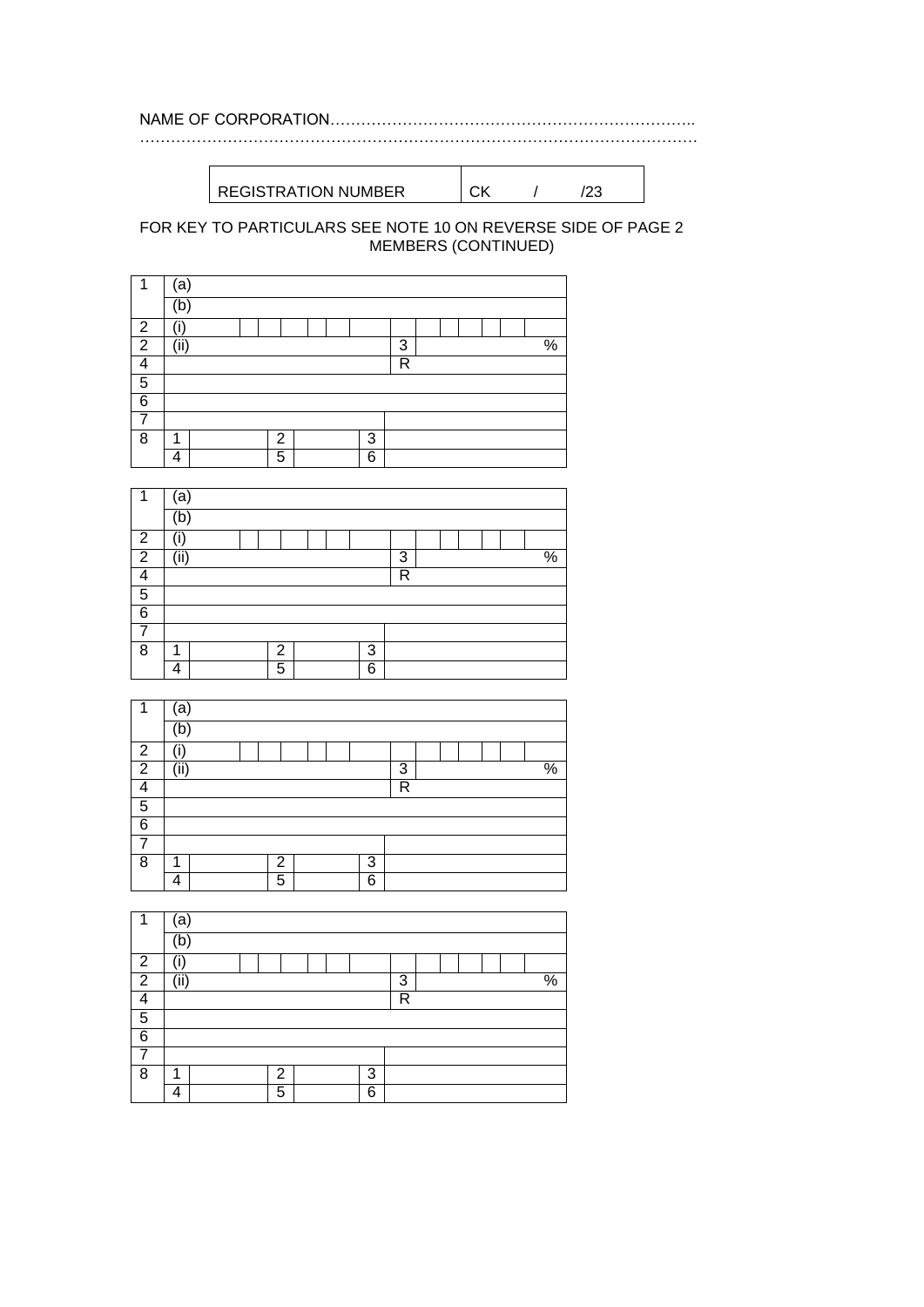# **NOTAS/NOTES**

- 1. Form CK 2 must be written in block capitals or be typewritten, lithographed or printed in legible characters with deep permanent black ink, and lodged in triplicate.
- 2. Form CK 2 which does not comply with the requirements of the Act, regulations or these notes, will be rejected.
- 3. No fee is payable in respect of any changes in particulars under PART B.
- 4. Particulars which do not change should also be furnished.<br>5. Change(s) effective from date of registration or upon date
- 5. Change(s) effective from date of registration or upon date indicated.
- 6. Where a person signs on behalf of a member, power of attorney must be attached.
- 7. Minor children and other persons under legal disability must be assisted by their parents, guardians or representatives as the case may be, and the capacity must be stated.
- 8. If no identity document has been issued, a written statement to this effect must be attached.
- 9. Form CK 2A should be lodged for registration if changes occur in the particulars of the accounting officer, his address, the postal address of the corporation and the situation of its registered office.
- 10. Particulars to be furnished under the heading "MEMBERS":
	- (1) (a) Surname. If juristic person, mention name and capacity and if trustee, also mention name and particulars of testamentary trust and if acting nomine officii as trustee, administrator, executor, curator, etc. state capacity.)
		- (b) Full forenames.
	- (2) Identity number. ((i) If no identity document has been issued, state date of birth and see par. 8 above.) ((ii) If juristic person, mention registration number.)
	- (3) Size of interest expressed as a percentage.
	- (4) Particulars of contribution and fair monetary value thereof (if applicable).
	- (5) Residential address.
	- (6) Postal address.
	- (7) Signature of member or representative (where applicable) and date signed.
	- (8) Date of change with indication of item 1–6 which changes.
- NB: If there are 4 or less members pages 1 and 2 only need be completed. Page 3 need only be completed if there are more than 4 members.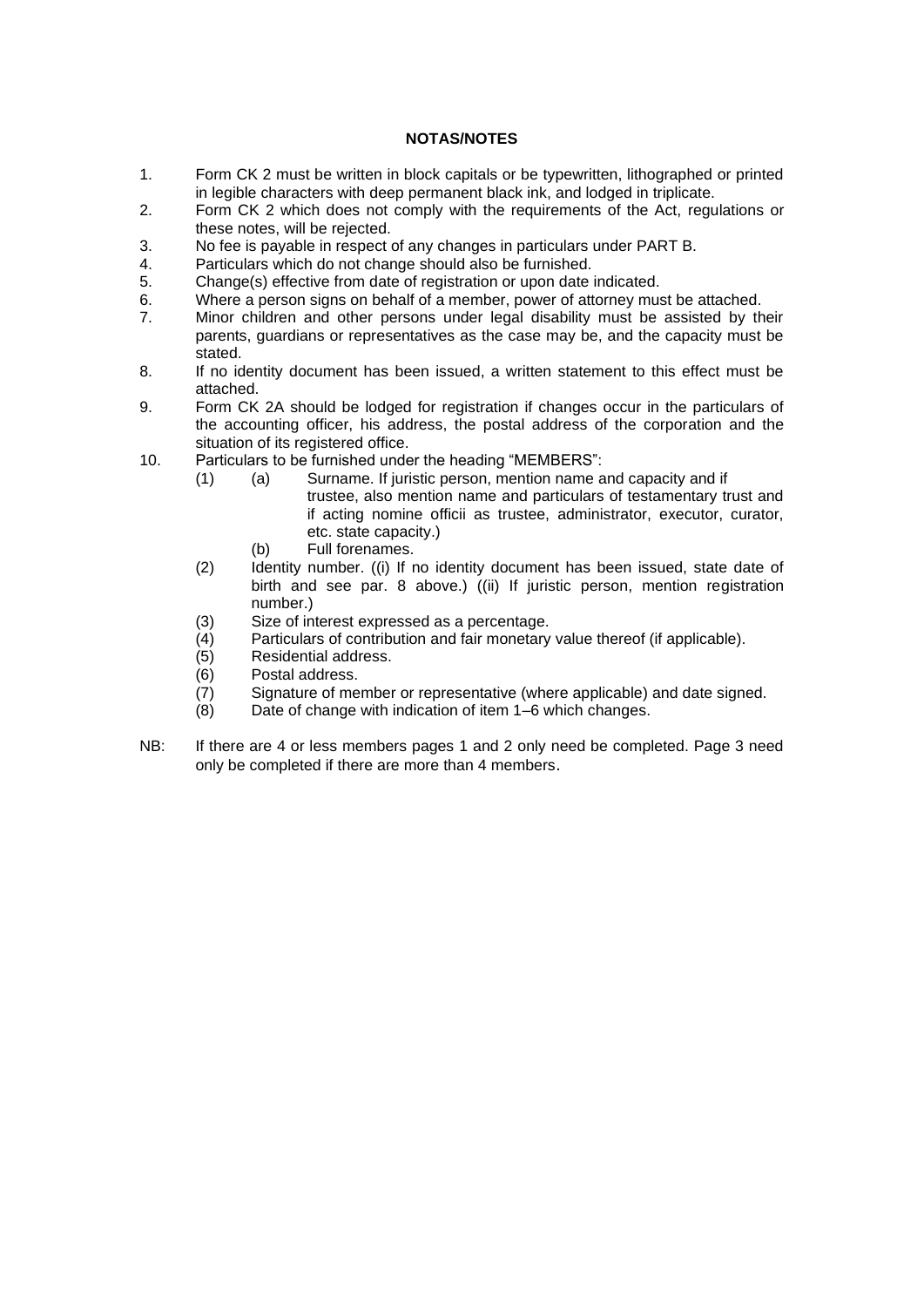REGISTRATION NUMBER CK / /23

# MEMBERS (CONTINUED)

………………………………………………………………………………………………

| 4              | a    |  |                |  |   |                         |  |  |                 |
|----------------|------|--|----------------|--|---|-------------------------|--|--|-----------------|
|                | b    |  |                |  |   |                         |  |  |                 |
| $\overline{2}$ |      |  |                |  |   |                         |  |  |                 |
| $\overline{2}$ | (ii) |  |                |  |   | 3                       |  |  | $\overline{\%}$ |
|                |      |  |                |  |   | $\overline{\mathsf{R}}$ |  |  |                 |
| 5              |      |  |                |  |   |                         |  |  |                 |
| 6              |      |  |                |  |   |                         |  |  |                 |
|                |      |  |                |  |   |                         |  |  |                 |
| 8              |      |  | $\overline{2}$ |  | 3 |                         |  |  |                 |
|                | 4    |  | 5              |  | 6 |                         |  |  |                 |

| 1              | a    |  |  |                |  |  |   |   |  |  |  |                 |
|----------------|------|--|--|----------------|--|--|---|---|--|--|--|-----------------|
|                | b    |  |  |                |  |  |   |   |  |  |  |                 |
| $\overline{2}$ |      |  |  |                |  |  |   |   |  |  |  |                 |
| $\overline{2}$ | (ii) |  |  |                |  |  |   | 3 |  |  |  | $\overline{\%}$ |
| л              |      |  |  |                |  |  |   | R |  |  |  |                 |
| 5              |      |  |  |                |  |  |   |   |  |  |  |                 |
| $\overline{6}$ |      |  |  |                |  |  |   |   |  |  |  |                 |
|                |      |  |  |                |  |  |   |   |  |  |  |                 |
| 8              | 1    |  |  | $\overline{2}$ |  |  | 3 |   |  |  |  |                 |
|                | 4    |  |  | 5              |  |  | 6 |   |  |  |  |                 |

| ٠              | а        |  |  |                |  |  |   |                         |  |  |  |                 |
|----------------|----------|--|--|----------------|--|--|---|-------------------------|--|--|--|-----------------|
|                | b        |  |  |                |  |  |   |                         |  |  |  |                 |
| $\overline{2}$ | ,,,<br>п |  |  |                |  |  |   |                         |  |  |  |                 |
| $\overline{2}$ | (iii)    |  |  |                |  |  |   | 3                       |  |  |  | $\overline{\%}$ |
| Δ              |          |  |  |                |  |  |   | $\overline{\mathsf{R}}$ |  |  |  |                 |
| 5              |          |  |  |                |  |  |   |                         |  |  |  |                 |
| 6              |          |  |  |                |  |  |   |                         |  |  |  |                 |
|                |          |  |  |                |  |  |   |                         |  |  |  |                 |
| $\overline{8}$ | 1        |  |  | $\overline{2}$ |  |  | 3 |                         |  |  |  |                 |
|                | Δ        |  |  | 5              |  |  | 6 |                         |  |  |  |                 |

| 4              | ʻa                       |  |                |  |   |   |  |  |               |
|----------------|--------------------------|--|----------------|--|---|---|--|--|---------------|
|                | ď                        |  |                |  |   |   |  |  |               |
| $\overline{2}$ | Ī                        |  |                |  |   |   |  |  |               |
| $\overline{2}$ | $\overline{\text{(ii)}}$ |  |                |  |   | 3 |  |  | $\frac{8}{6}$ |
| Λ              |                          |  |                |  |   | R |  |  |               |
| 5              |                          |  |                |  |   |   |  |  |               |
| $\overline{6}$ |                          |  |                |  |   |   |  |  |               |
|                |                          |  |                |  |   |   |  |  |               |
| 8              | 1                        |  | $\overline{2}$ |  | 3 |   |  |  |               |
|                | 4                        |  | 5              |  | 6 |   |  |  |               |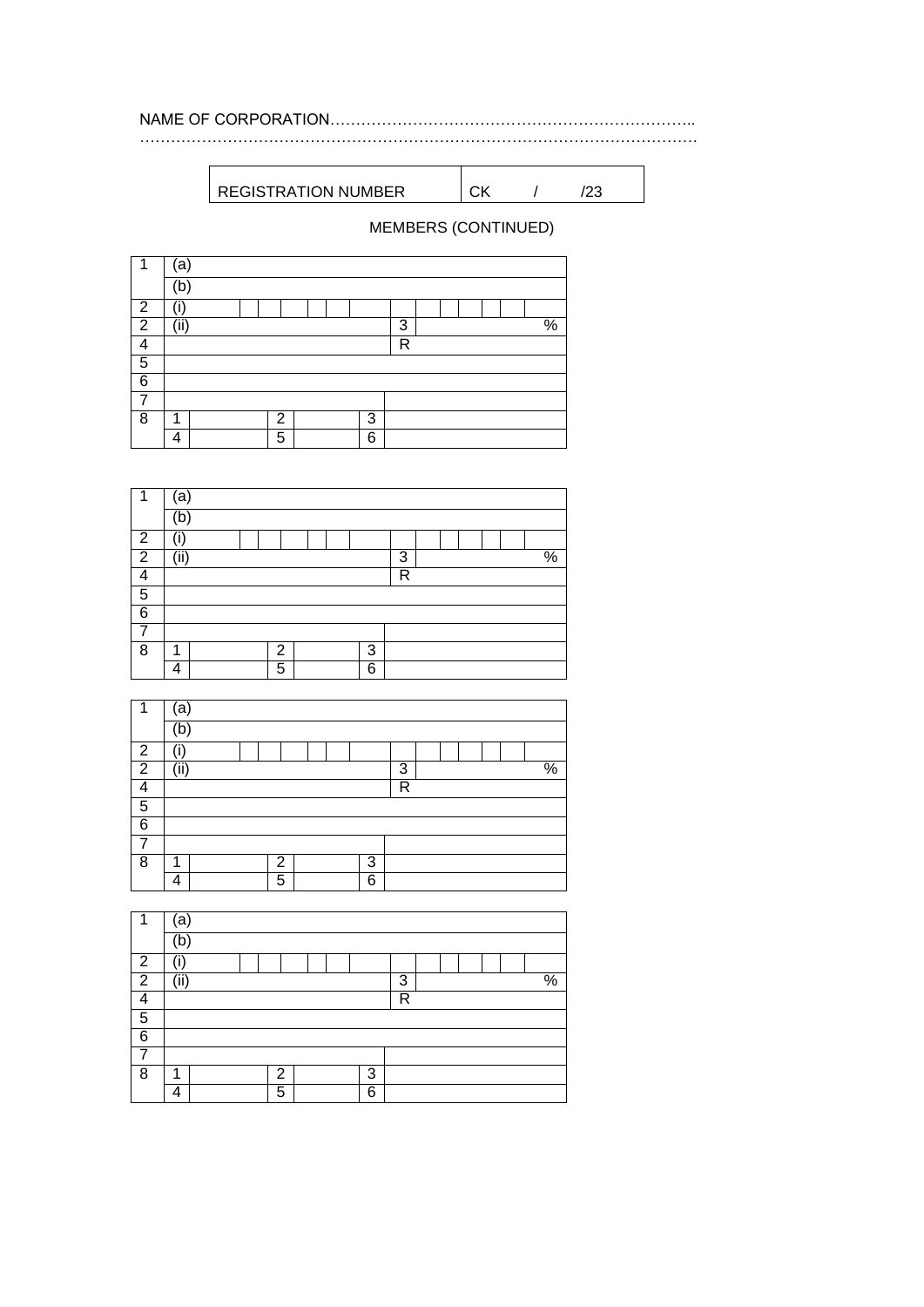# NAME OF CORPORATION…………………………………………………………………………… …………………………………………………………………………………………………………….

 $REGISTRATION NUMBER$   $CK$  / /23

PERSONS WHO CEASE TO BE MEMBERS

| Full name and surname of member |  | Identity number |  |  |  |  | Signature |
|---------------------------------|--|-----------------|--|--|--|--|-----------|
|                                 |  |                 |  |  |  |  |           |
|                                 |  |                 |  |  |  |  |           |
|                                 |  |                 |  |  |  |  |           |
|                                 |  |                 |  |  |  |  |           |
|                                 |  |                 |  |  |  |  |           |
|                                 |  |                 |  |  |  |  |           |
|                                 |  |                 |  |  |  |  |           |
|                                 |  |                 |  |  |  |  |           |
|                                 |  |                 |  |  |  |  |           |
|                                 |  |                 |  |  |  |  |           |

Membership ceases on the date of registration of the Amended Founding Statement.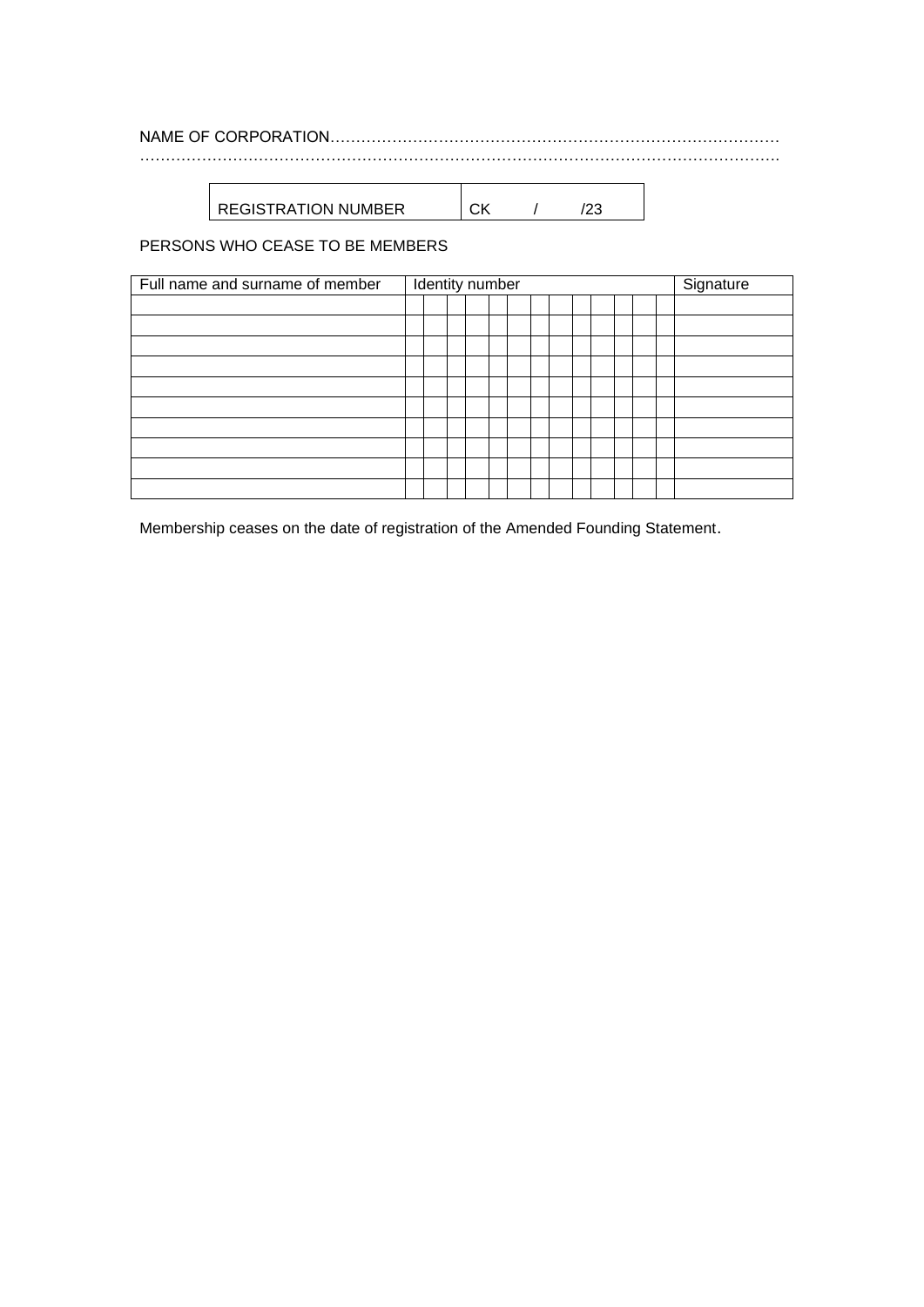## AMENDED FOUNDING STATEMENT IN RESPECT OF ACCOUNTING OFFICER AND ADDRESSES

#### CLOSE CORPORATIONS ACT, 1984

#### (Regulations 2 and 16)

Amended Founding Statement in respect of Accounting Officer and Addresses

Notice of appointment and change of name and address of accounting officer and particulars of postal address and registered office of corporation Before completing the form, take note of notes on reverse side

|          | <b>REGISTRATION NUMBER</b><br>OF CORPORATION                                                                                   | <b>CK</b> | /23                    |  |
|----------|--------------------------------------------------------------------------------------------------------------------------------|-----------|------------------------|--|
|          |                                                                                                                                |           |                        |  |
| 1.       | PART 1 (To be completed)<br><b>ACCOUNTING OFFICER</b><br>Name and postal address of accounting officer/new accounting officer* |           |                        |  |
|          | (Attach written consent to appointment)                                                                                        |           |                        |  |
|          | Full name of recognised profession of accounting officer                                                                       |           |                        |  |
|          |                                                                                                                                |           | Membership/practice No |  |
| 2.       |                                                                                                                                |           |                        |  |
| 3.       |                                                                                                                                |           |                        |  |
| officer) | *Delete which is not applicable<br>Signed by or on behalf of every member (in the case of the appointment of a new accounting  |           |                        |  |
|          | Signed by accounting officer (in the case of 2 and 3 above)                                                                    |           |                        |  |
|          |                                                                                                                                |           |                        |  |

# **NOTES**

- 1. Form CK 2A must be written in block capitals or be typewritten, lithographed or printed in legible characters with deep permanent black ink, and lodged in triplicate.
- 2. Change(s) effective from date of registration or upon a later date mentioned.<br>3. Where a person other than the accounting officer signs on behalf of a member
- Where a person other than the accounting officer signs on behalf of a member, power of attorney must be attached.
- 4. Particulars which do not change should also be furnished.
- 5. Form CK 2A which does not comply with the requirements of the Act, regulations or these notes, will be rejected.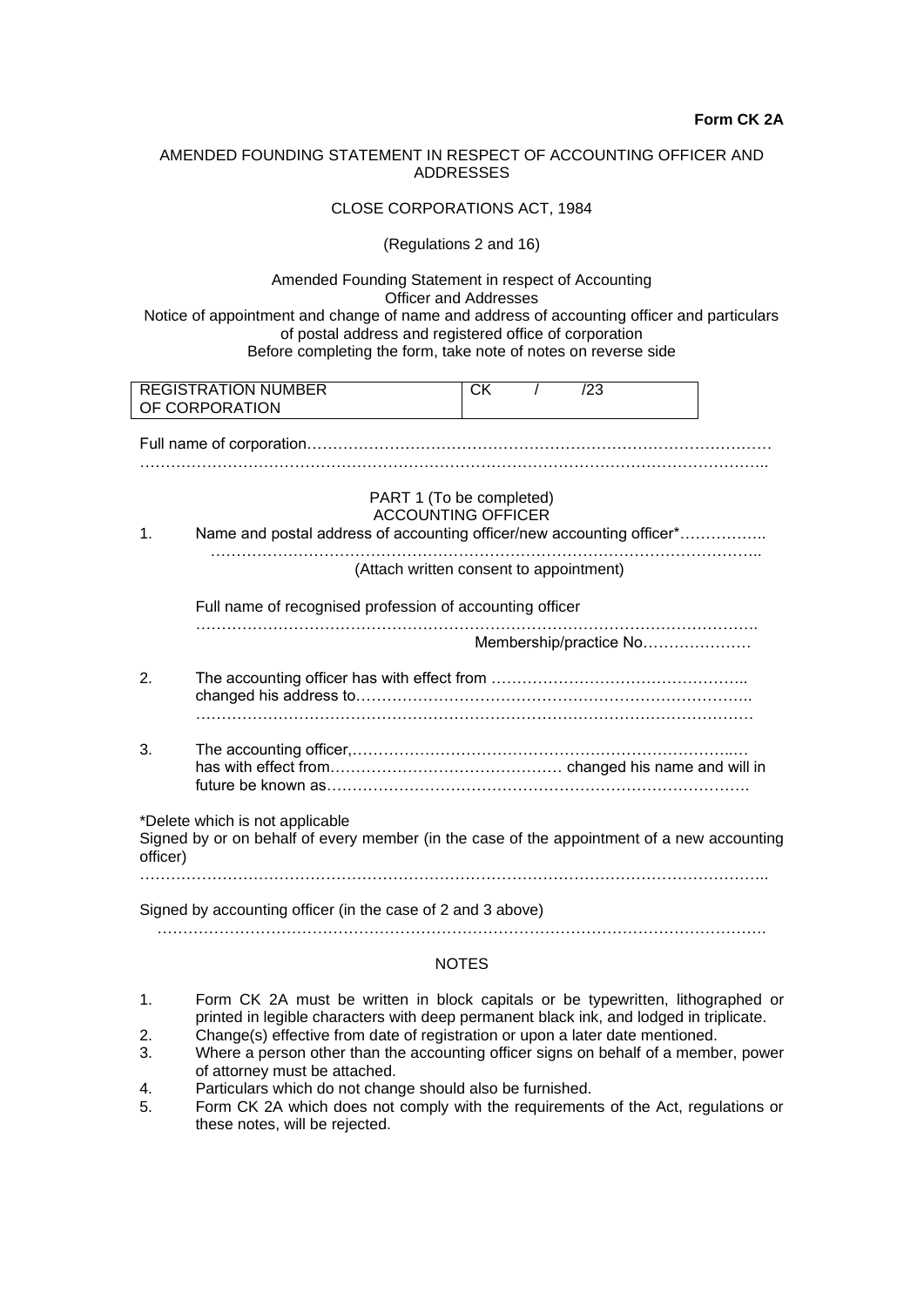NAME OF CORPORATION…………………………………………………………………………. …………………………………………………………………………………………………………..

| REGISTRATION NUMBER | ∩v |  | '23 |
|---------------------|----|--|-----|
|---------------------|----|--|-----|

## PART 2 (/To be completed) ADDRESSES

The postal address and the situation of the registered office of the corporation have/will be changed\*

| (i)  |                                                                                                                                                                                                                                        |             |
|------|----------------------------------------------------------------------------------------------------------------------------------------------------------------------------------------------------------------------------------------|-------------|
| (ii) |                                                                                                                                                                                                                                        |             |
|      |                                                                                                                                                                                                                                        |             |
|      | <b>OR</b>                                                                                                                                                                                                                              |             |
|      | By the accounting officer who certifies as follows:                                                                                                                                                                                    |             |
|      | the duly appointed accounting officer of the corporation<br>certify that the corporation has approved the amendments indicated in this Part<br>and that I am authorised to give notice of the amendments on behalf of the corporation. |             |
|      | *Delete which is not applicable                                                                                                                                                                                                        |             |
|      | REGISTRAR OF CLOSE CORPORATIONS                                                                                                                                                                                                        | <b>DATE</b> |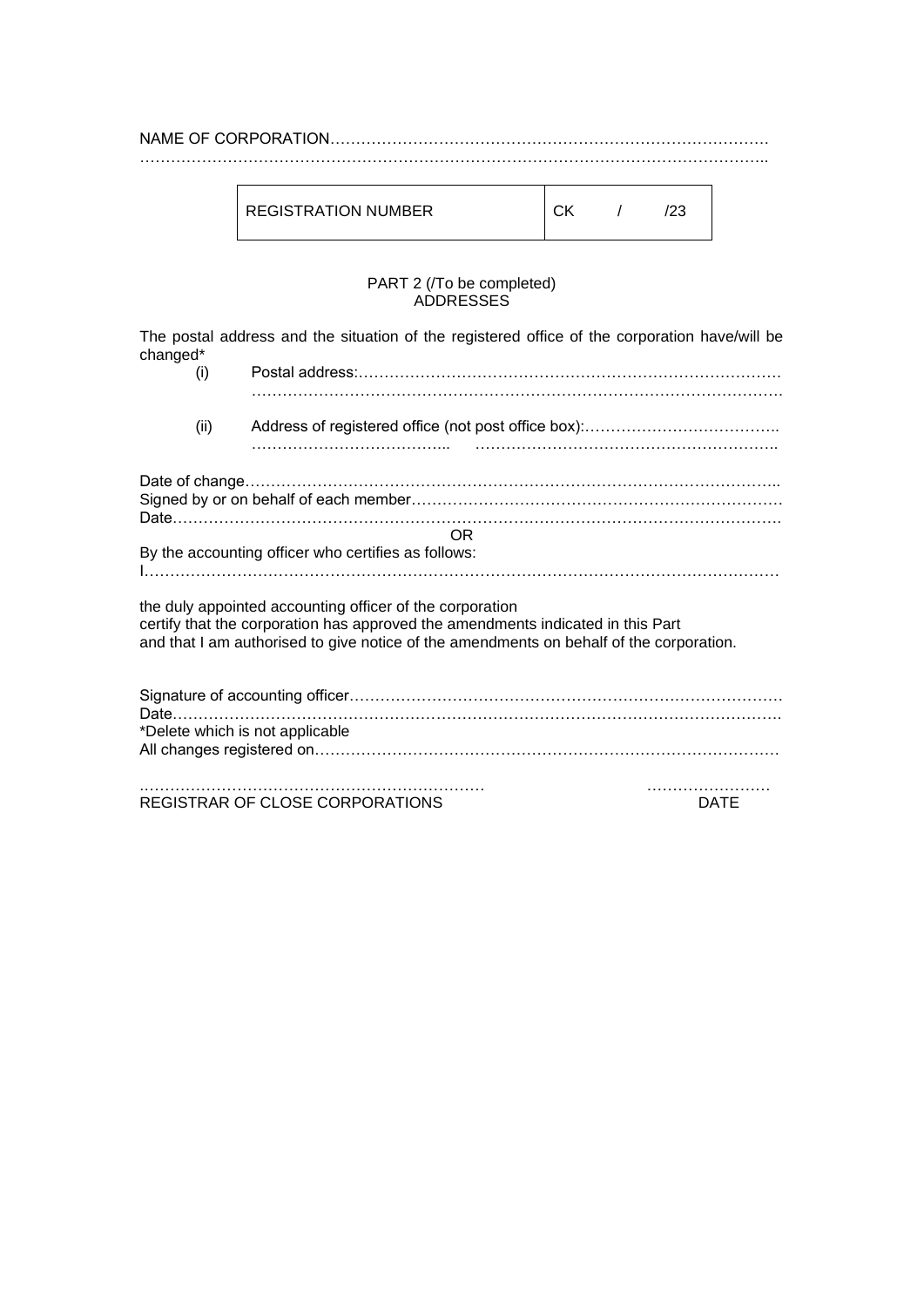# APPLICATION FOR THE RESTORATION OF THE REGISTRATION OF THE **CORPORATION**

# CLOSE CORPORATIONS ACT, 1984 (Section 26 (6))

#### Application for the Restoration of the Registration of the Corporation (To be lodged in duplicate)

| <b>REGISTRATION NUMBER</b>                                                                                                             | R <sub>150</sub>                     |
|----------------------------------------------------------------------------------------------------------------------------------------|--------------------------------------|
|                                                                                                                                        |                                      |
|                                                                                                                                        |                                      |
| terms of section 26 (6) of the above-named Act for the restoration of the registration<br>for the following reasons:                   |                                      |
| An amended founding statement, if necessary, is attached                                                                               |                                      |
| SIGNED                                                                                                                                 | DATE                                 |
| The registration of the corporation has been restored with effect from<br>as published in Government Gazette  ……………………………………………………………… |                                      |
| REGISTRAR OF CLOSE CORPORATIONS                                                                                                        | DATE                                 |
| (To be completed by corporation)                                                                                                       | Office use                           |
|                                                                                                                                        | Data processing<br>(1) Recorded      |
| POSTAL ADDRESS                                                                                                                         | Date and initials                    |
|                                                                                                                                        | (2) Corrections<br>Date and initials |
| Printing specifications obtainable                                                                                                     |                                      |

from the Registrar/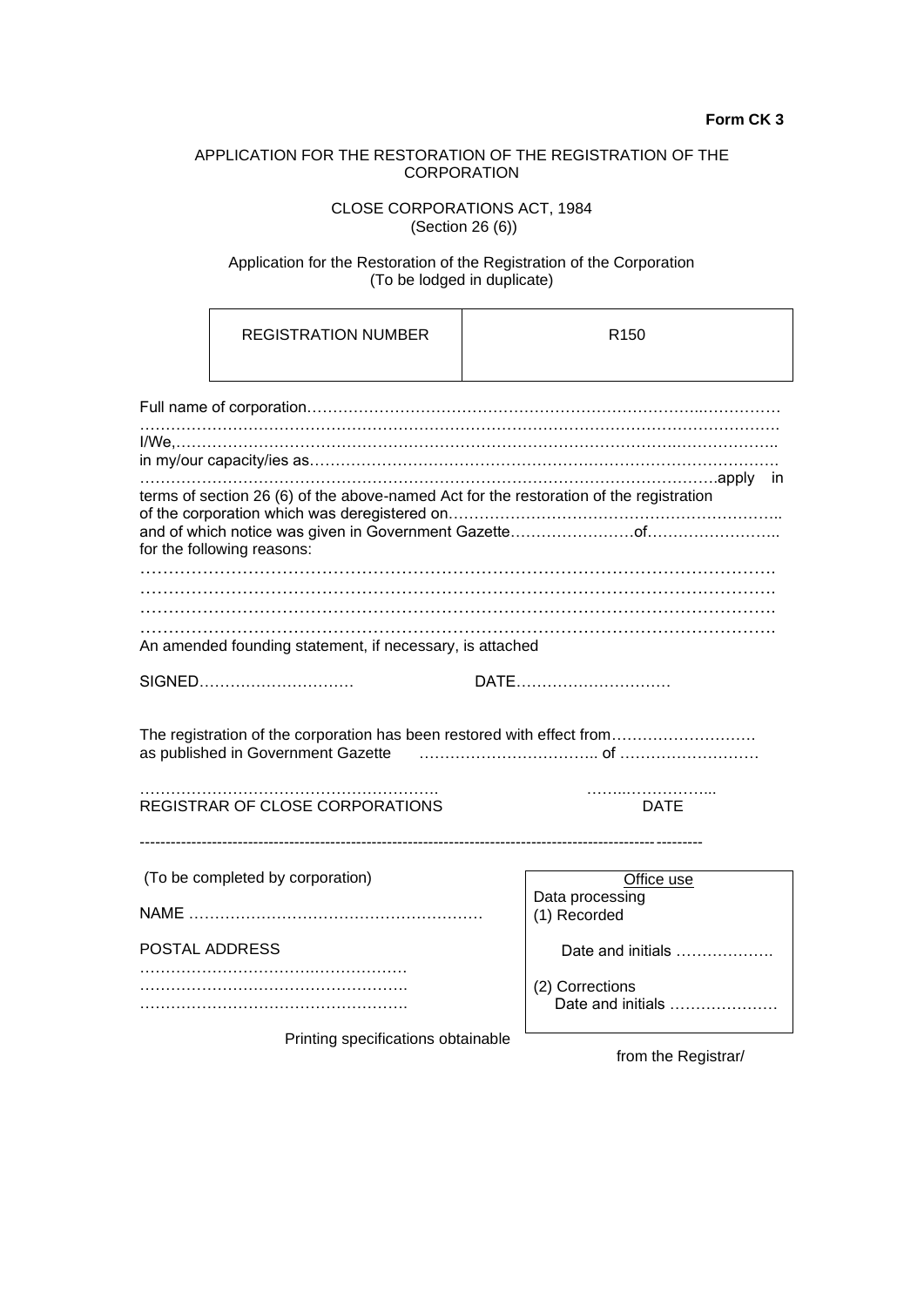#### APPLICATION FOR CONVERSION CLOSE CORPORATIONS ACT, 1984

(Section 27)

### Application for Conversion (To be lodged in duplicate)

### REGISTRATION NUMBER OF COMPANY

Name of company……………………………………………………………………………………… ……………………………………………………………………………………………………………. I/We, the undersigned, being all the members of the above-named company, apply for the conversion of this company into a corporation.

I/We state that—

- (a) every member of the company will become a member of the corporation; and
- (b) upon conversion the assets of the corporation, fairly valued, will exceed its liabilities, and that after conversion the corporation will be able to pay its debts as they become due in the ordinary course of its business.

The following documents are lodged herewith:

- (a) A statement in writing by the auditor as required by section 27 (2) (b) of the Act; and
- (b) a founding statement in terms of section 12 of the Act.

| SIGNATURE(S)/\ | DATE(S) |
|----------------|---------|
|                |         |
|                |         |
|                |         |
|                |         |
|                |         |
|                |         |
|                |         |
|                |         |
|                |         |

# NEW REGISTRATION NUMBER

Printing specifications obtainable from the Registrar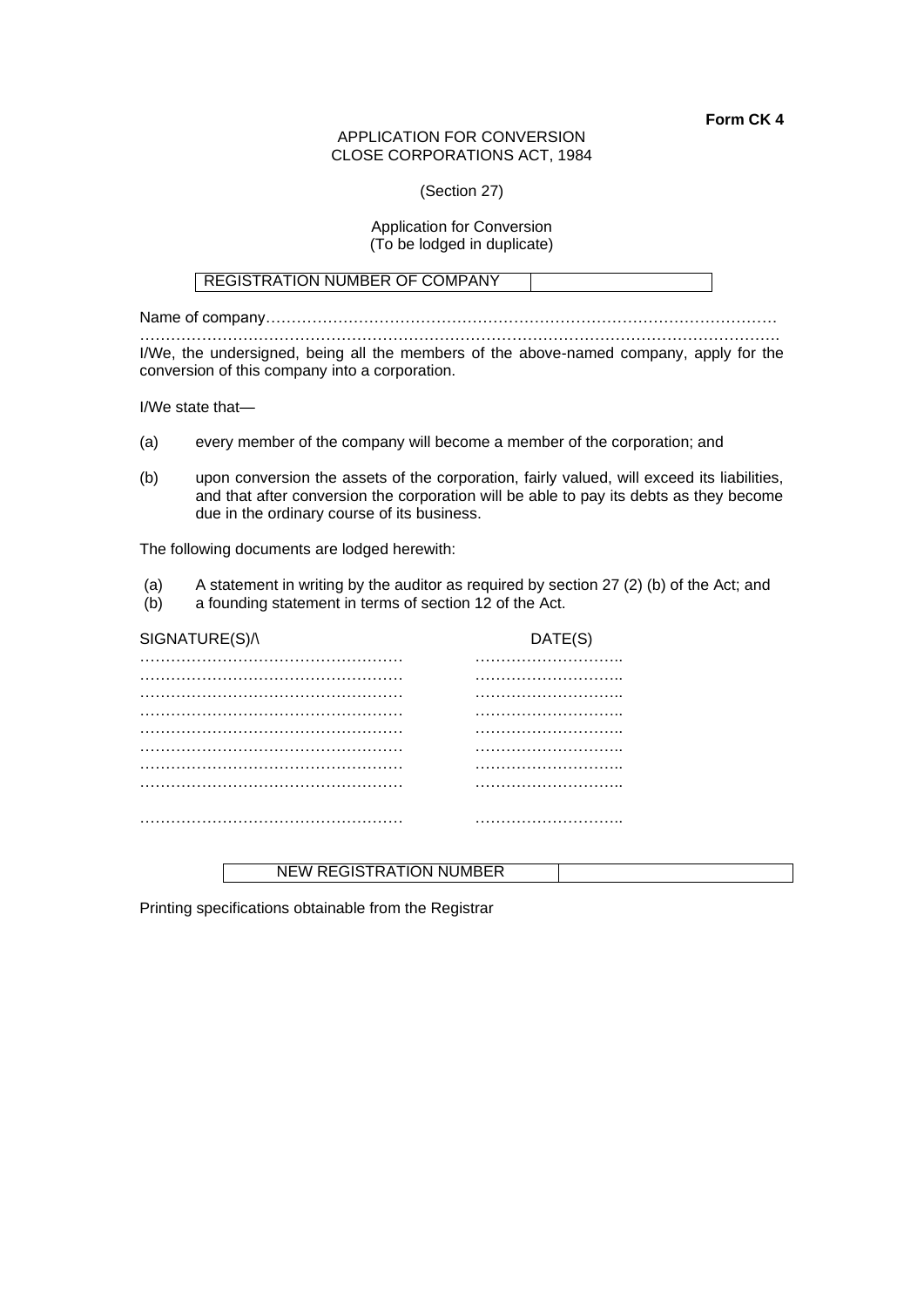# LODGING OF ORDER OF COURT FOR THE ALTERATION OF\*/REPLACEMENT OF\*/ADDITION TO\* A FOUNDING STATEMENT

CLOSE CORPORATIONS ACT, 1984 (Section 49 (4))

### Lodging of Order of Court for the Alteration of\*/Replacement of\*/ Addition to\* a Founding Statement (To be lodged in duplicate)

| <b>REGISTRATION NUMBER</b>                                                              | R <sub>30</sub> |
|-----------------------------------------------------------------------------------------|-----------------|
|                                                                                         |                 |
| Order of Court for the alteration of*/replacement of*/addition to* a founding statement |                 |
| An amended founding statement is attached.                                              |                 |
| *Delete that which is not applicable.                                                   |                 |
|                                                                                         |                 |
| REGISTRAR OF CLOSE CORPORATIONS                                                         | <b>DATE</b>     |
| (To be completed by corporation)                                                        |                 |
| NAME<br>POSTAL ADDRESS                                                                  |                 |
|                                                                                         |                 |

Printing specifications obtainable from the Registrar.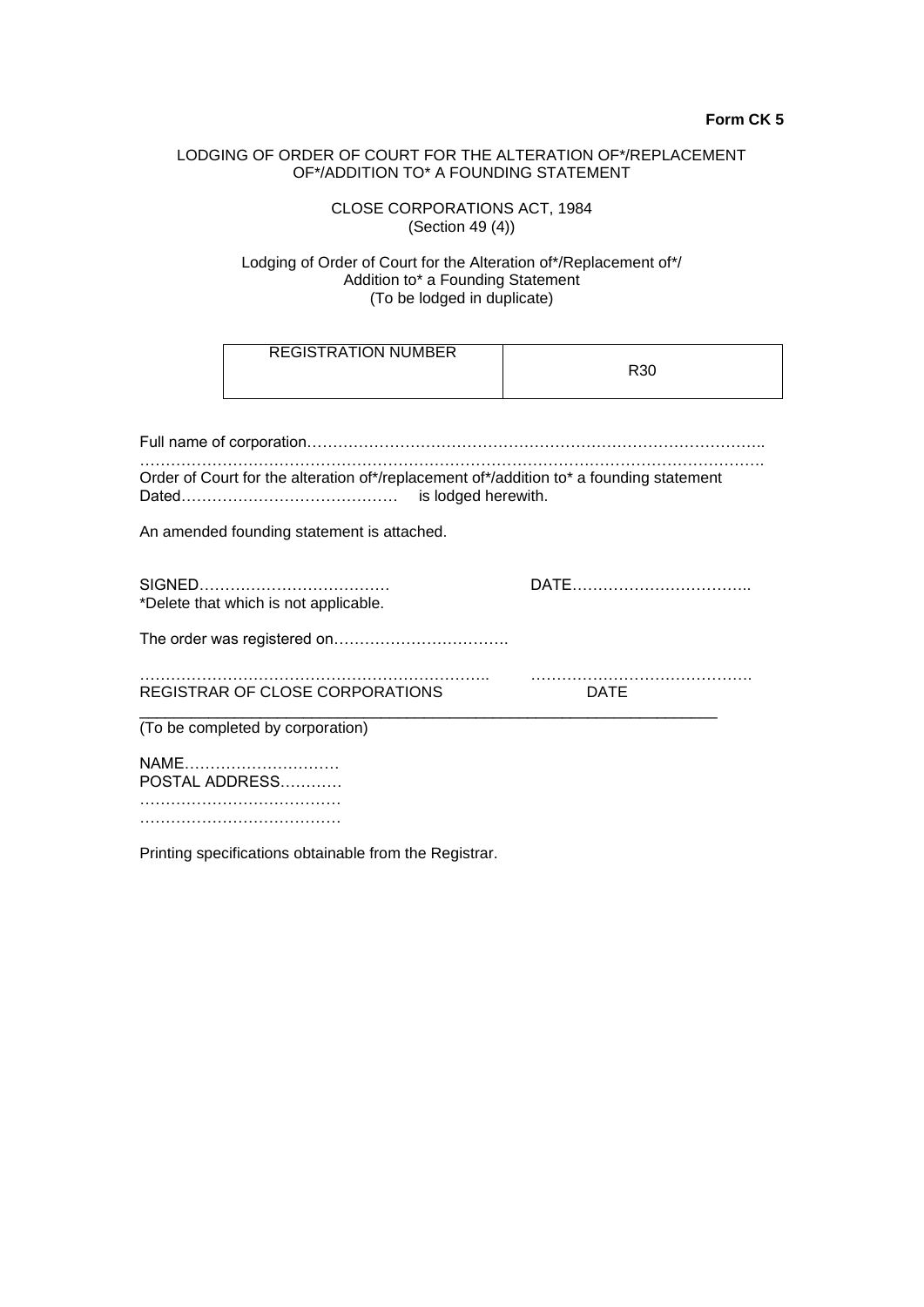## RESOLUTION: VOLUNTARY LIQUIDATION

#### CLOSE CORPORATIONS ACT, 1984

(Section 67)

# Resolution: Voluntary Liquidation (To be lodged in duplicate)

| <b>REGISTRATION NUMBER</b> | R40 |
|----------------------------|-----|
|----------------------------|-----|

Full name of corporation ………………………………………………………………….……………

………………………………………………………………………………………………….. We, the undersigned, being all the members of the above-named corporation, resolved at a meeting held on……………………………………that the corporation be wound up voluntarily by members\*/creditors\*.

| SIGNATURE(S) | DATE(S) |
|--------------|---------|
|              |         |
|              |         |
|              |         |
|              |         |
|              |         |
|              |         |
|              |         |
|              |         |
|              |         |

\*Delete that which is not applicable

The above-mentioned resolution was registered on:……………………………………...

\_\_\_\_\_\_\_\_\_\_\_\_\_\_\_\_\_\_\_\_\_\_\_\_\_\_\_\_\_\_\_\_\_\_\_\_\_\_\_\_\_\_\_\_\_\_\_\_\_\_\_\_\_\_\_\_\_\_\_\_\_\_\_\_\_\_

\_\_\_\_\_\_\_\_\_\_\_\_\_\_\_\_\_\_\_\_\_\_\_\_\_\_\_\_\_\_\_\_\_\_\_\_\_\_\_\_\_\_\_\_\_\_\_\_\_\_\_\_\_\_\_\_\_\_\_\_\_\_\_\_

REGISTRAR OF CLOSE CORPORATIONS DATE

………………………………………………….. …………………………..

(To be completed by corporation)

NAME………………………… POSTAL ADDRESS ………………………………… …………………………………

…………………………………

Office use Data processing (1) Recorded/ Date and initials ……… (2)Corrections/\ Date and initials

………

Printing specifications obtainable from the Registrar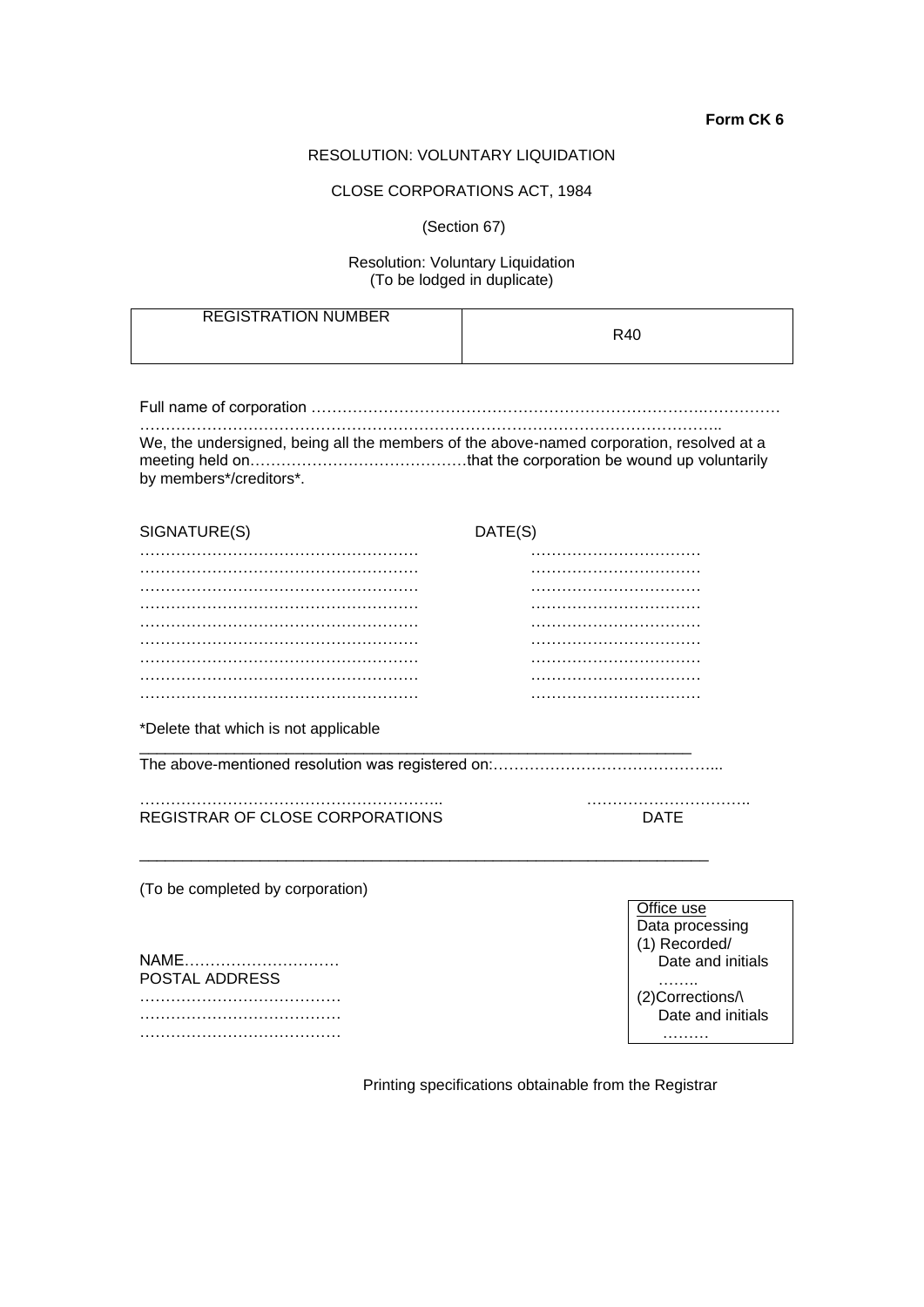# APPLICATION FOR RESERVATION OF NAME OR TRANSLATED FORM OR SHORTENED FORM

|                                                                                                                 | <b>REPUBLIC OF SOUTH AFRICA</b><br>(Regulation 14A)                                                                                                                                                                                                                                               |                          |
|-----------------------------------------------------------------------------------------------------------------|---------------------------------------------------------------------------------------------------------------------------------------------------------------------------------------------------------------------------------------------------------------------------------------------------|--------------------------|
|                                                                                                                 | No carbon paper required.<br>Application for Reservation of Name or Translated Form or Shortened Form<br>(To be lodged in duplicate)                                                                                                                                                              |                          |
| <b>Close Corporations Registration Office</b><br>P.O. Box 429, Pretoria, 0001<br>Telegraphic Address: "MAATCOM" |                                                                                                                                                                                                                                                                                                   | <b>R50</b>               |
| or Translated Form<br>or Shortened Form<br><b>Proposed Name</b><br>Α.<br>(Indicate with a cross)                |                                                                                                                                                                                                                                                                                                   |                          |
| In order of preference                                                                                          | For Office Use                                                                                                                                                                                                                                                                                    | <b>Initials and Date</b> |
| $\overline{1}$ .                                                                                                | approved/not approved                                                                                                                                                                                                                                                                             |                          |
| 2.                                                                                                              | approved/not approved                                                                                                                                                                                                                                                                             |                          |
| 3.                                                                                                              | approved/not approved                                                                                                                                                                                                                                                                             |                          |
| 4.                                                                                                              | approved/not approved                                                                                                                                                                                                                                                                             |                          |
| 5.                                                                                                              | approved/not approved                                                                                                                                                                                                                                                                             |                          |
| 6.                                                                                                              | approved/not approved                                                                                                                                                                                                                                                                             |                          |
| Reservation is valid for two months unless a shorter period is indicated.<br>В.                                 |                                                                                                                                                                                                                                                                                                   |                          |
| U.<br>D.                                                                                                        | Is the proposed name associated with a person, corporation or a company? If so,<br>what is the name and number (if a corporation or a company) and the nature of the<br>association (e.g. member, holding/subsidiary/director etc).<br>Principal business of the corporation/proposed corporation |                          |
| Name of Applicant (print)                                                                                       |                                                                                                                                                                                                                                                                                                   |                          |

……………………………………… ………………………………….… ………………………………………………

Address to which form must be returned ………………………………………….. ……………………………………… ………………………………………….. Date

……………………………………… ………………………………………